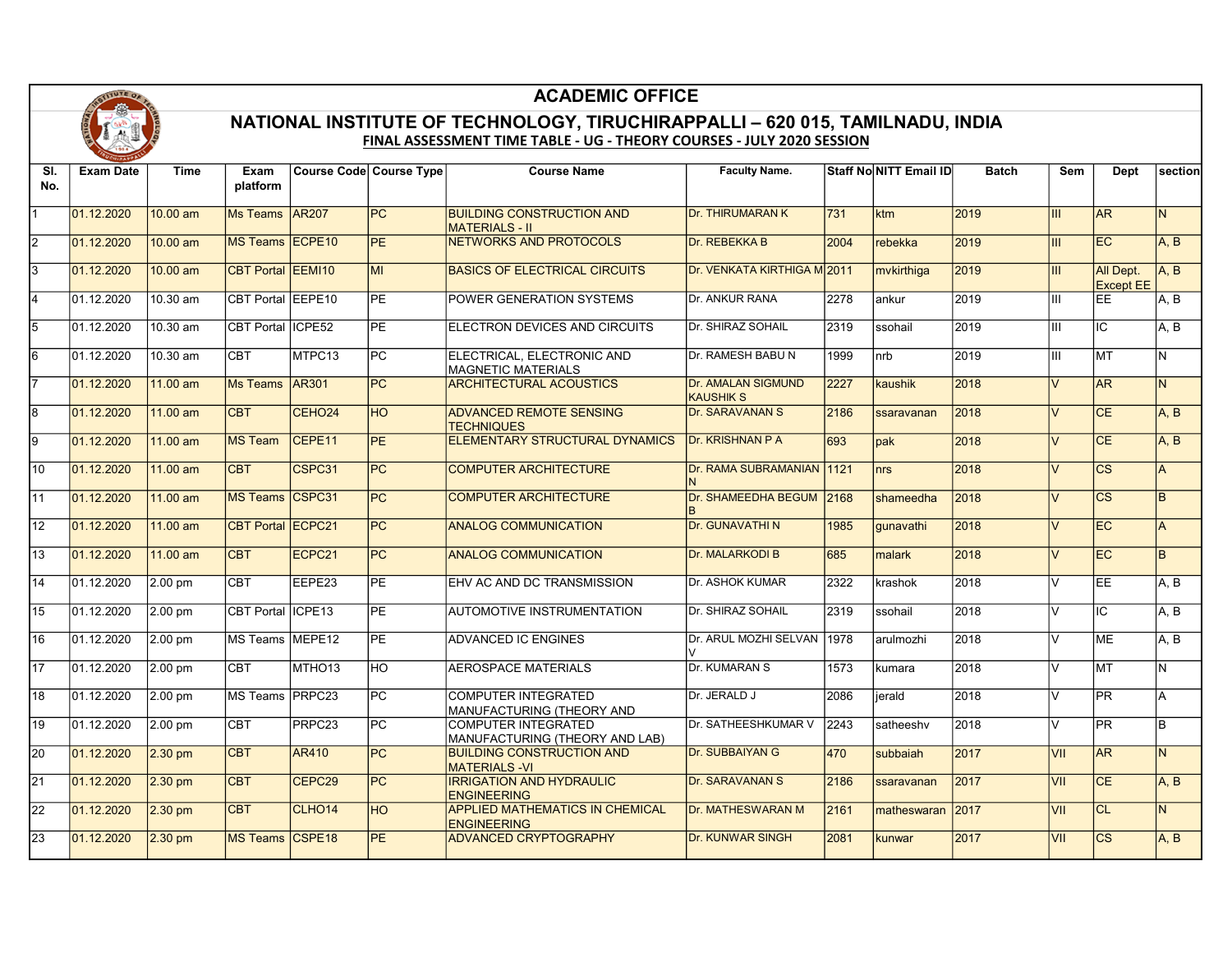| 24              | 01.12.2020 | 3.00 pm  | MS Team                     | AR501                | PC        | BUILDING BYE-LAWS AND CODES OF<br><b>PRACTICE</b>                | <b>IDr. KANNAMMA D</b>                 | 2118 | kanama             | 2016 | lix                     | AR.                    | IN.            |
|-----------------|------------|----------|-----------------------------|----------------------|-----------|------------------------------------------------------------------|----------------------------------------|------|--------------------|------|-------------------------|------------------------|----------------|
| $\overline{25}$ | 01.12.2020 | 3.00 pm  | IMS Team                    | EEPC27               | PC        | <b>COMMUNICATION SYSTEMS</b>                                     | <b>Dr. HEMANT KUMAR</b>                | 2333 | hemant             | 2017 | VII                     | EE                     | A              |
| 26              | 01.12.2020 | 3.00 pm  | <b>CBT</b>                  | EEPC27               | IPC.      | <b>COMMUNICATION SYSTEMS</b>                                     | Dr. REDDY MOUNIKA<br><b>BOMMISETTY</b> | 9489 | mounika            | 2017 | VII                     | EE                     | lB.            |
| 27              | 01.12.2020 | 3.00 pm  | <b>CBT</b>                  | ICPC28               | <b>PC</b> | ANALYTICAL INSTRUMENTATION                                       | Dr. KARTHICK P.A                       | 2262 | pakarthick         | 2017 | VII                     | IC                     | l A            |
| 28              | 01.12.2020 | 3.00 pm  | CBT portal                  | ICPC <sub>28</sub>   | lPC.      | <b>ANALYTICAL INSTRUMENTATION</b>                                | Dr. GOPIKRISHNAN A                     | 9481 | gopia              | 2017 | VII                     | IC                     | lв.            |
| 29              | 01.12.2020 | 3.00 pm  | <b>MS</b> Teams             | MEPE <sub>19</sub>   | PE        | <b>VEHICLE DYNAMICS</b>                                          | Dr. BISHWESHWAR BABU 2337              |      | bishweshwar        | 2017 | VII                     | <b>ME</b>              | A.B            |
| 30              | 01.12.2020 | 3.00 pm  | <b>CBT</b>                  | MTHO11               | <b>HO</b> | ADVANCED SOLIDIFICATION<br><b>PROCESSING</b>                     | Dr. KUMARAN S                          | 1573 | kumara             | 2017 | VIII                    | <b>MT</b>              | lN.            |
| 31              | 01.12.2020 | 3.00 pm  | <b>CBT</b>                  | PRPC29               | <b>PC</b> | MANUFACTURING SYSTEM SIMULATION Dr. PRASANNA<br>(THEORY AND LAB) | <b>VENKATESAN S</b>                    | 2001 | Iprasanna          | 2017 | VII                     | <b>PR</b>              | A, B           |
| 32              | 02.12.2020 | 10.00 am | <b>MS Teams AR201</b>       |                      | <b>PC</b> | <b>COMPUTER APPLICATIONS IN</b><br><b>ARCHITECTURE -II</b>       | <b>Dr. BHAGYASRIK</b>                  | 2284 | bhagyasri          | 2019 | Ш                       | <b>AR</b>              | IN.            |
| 33              | 02.12.2020 | 10.00 am | <b>MS Teams CLPC14</b>      |                      | <b>PC</b> | <b>CHEMICAL ENGINEERING</b><br><b>THERMODYNAMICS</b>             | Dr. SHEEBA K.N                         | 2006 | sheeba             | 2019 | III                     | <b>CL</b>              | N.             |
| 34              | 02.12.2020 | 10.00 am | CBT Portal CSPE32           |                      | <b>PE</b> | <b>COMBINATORICS AND GRAPH THEORY</b>                            | Dr. SITARA K                           | 2331 | sitara             | 2019 | Ш                       | $\overline{\text{cs}}$ | A, B           |
| 35              | 02.12.2020 | 10.30 am | <b>CBT</b>                  | EEPC10/EEP PC<br>C13 |           | <b>ELECTRON DEVICES</b>                                          | Dr. MANORANJAN<br><b>SAHOO</b>         | 2245 | sahoo              | 2019 | Ш                       | EE                     | A              |
| 36              | 02.12.2020 | 10.30 am | <b>CBT</b>                  | EEPC10/EEP PC<br>C13 |           | <b>ELECTRON DEVICES</b>                                          | Dr. SHELAS SATHYAN                     | 2246 | shelassathvan 2019 |      | Ш                       | EE                     | lв.            |
| 37              | 02.12.2020 | 10.30 am | <b>CBT</b><br><b>PORTAL</b> | ICPC <sub>12</sub>   | lPC.      | <b>CIRCUIT THEORY</b>                                            | Dr. GEETHA C                           | 2228 | qeethac            | 2019 | Ш                       | IC                     | A              |
| 38              | 02.12.2020 | 10.30 am | <b>CBT</b><br><b>PORTAL</b> | ICPC12               | PC        | <b>CIRCUIT THEORY</b>                                            | Dr. NARAYANAN S                        | 2115 | narayanan          | 2019 | IШ                      | $\overline{\text{IC}}$ | lв             |
| 39              | 02.12.2020 | 10.30 am | <b>CBT</b><br><b>PORTAL</b> | MEPC13               | IPC.      | <b>APPLIED ELECTRICAL AND</b><br>ELECTRONICS ENGINEERING         | Dr. KAYALVIZHI S                       | 2335 | kavalvizhi         | 2019 | lш                      | <b>IME</b>             | l A            |
| 40              | 02.12.2020 | 10.30 am | MS Teams MEPC13             |                      | <b>PC</b> | APPLIED ELECTRICAL AND<br><b>ELECTRONICS ENGINEERING</b>         | Dr. NAVEEN YALLA                       | 2336 | naveenyalla        | 2019 | Ш                       | <b>ME</b>              | lв             |
| 41              | 02.12.2020 | 10.30 am | MS Teams MTPC11             |                      | PC        | METALLURGICAL THERMODYNAMICS<br><b>AND KINETICS</b>              | Dr. NAGARAJAN D                        | 2249 | Inagarajand        | 2019 | IШ                      | MT                     | IN.            |
| 42              | 02.12.2020 | 10.30 am | CBT Portal PRPC11           |                      | <b>PC</b> | CASTING AND WELDING TECHNOLOGY                                   | Dr. LENIN SINGARAVELU 2174             |      | dlenin             | 2019 | Ш                       | <b>PR</b>              | A              |
| 43              | 02.12.2020 | 10.30 am | CBT Portal PRPC11           |                      | <b>PC</b> | CASTING AND WELDING TECHNOLOGY                                   | Dr. SATHIYA P                          | 1969 | psathiya           | 2019 | Ш                       | PR                     | lв.            |
| 44              | 02.12.2020 | 11.00 am | MS Teams AR307              |                      | <b>PC</b> | <b>BUILDING CONSTRUCTION AND</b><br><b>MATERIALS-IV</b>          | <b>Dr. BHAGYASRIK</b>                  | 2284 | bhagyasri          | 2018 | $\overline{\mathsf{V}}$ | <b>AR</b>              | N.             |
| 45              | 02.12.2020 | 11.00 am | <b>CBT</b><br><b>PORTAL</b> | CEPC21               | lPC.      | <b>ANALYSIS OF INDETERMINATE</b><br><b>STRUCTURES</b>            | Dr. BASKAR K                           | 2122 | kbaskar            | 2018 | $\vee$                  | <b>CE</b>              | A.B            |
| 46              | 02.12.2020 | 11.00 am | <b>CBT</b><br><b>PORTAL</b> | CLPC19               | <b>PC</b> | <b>CHEMICAL REACTION ENGINEERING - I</b>                         | Dr. SIVASHANMUGAM P                    | 828  | psiva              | 2018 | $\vee$                  | CL                     | N.             |
| 47              | 02.12.2020 | 11.00 am | MS Teams CSPC33             |                      | PC        | DATABASE MANAGEMENT SYSTEMS                                      | <b>Dr. SIVASANKAR E</b>                | 2112 | sivasankar         | 2018 | V                       | $\overline{\text{cs}}$ | A              |
| 48              | 02.12.2020 | 11.00 am | <b>MS Teams</b>             | CSPC33               | <b>PC</b> | DATABASE MANAGEMENT SYSTEMS                                      | Dr. BRINDHA M                          | 2189 | <b>brindham</b>    | 2018 | $\vee$                  | <b>CS</b>              | lB.            |
| 49              | 02.12.2020 | 11.00 am | MS Teams ECPC23             |                      | PC        | <b>ANALOG INTEGRATED CIRCUITS</b>                                | <b>Dr. MAHESWARAN P</b>                | 2306 | mahes              | 2018 | $\vee$                  | EC                     | $\overline{A}$ |
| 50              | 02.12.2020 | 11.00 am | <b>CBT</b><br>PORTAL        | ECPC23               | PC        | <b>ANALOG INTEGRATED CIRCUITS</b>                                | <b>Dr. KARTHIKEYAN S.S</b>             | 2250 | sskarthikeyan 2018 |      | $\vee$                  | EC                     | B.             |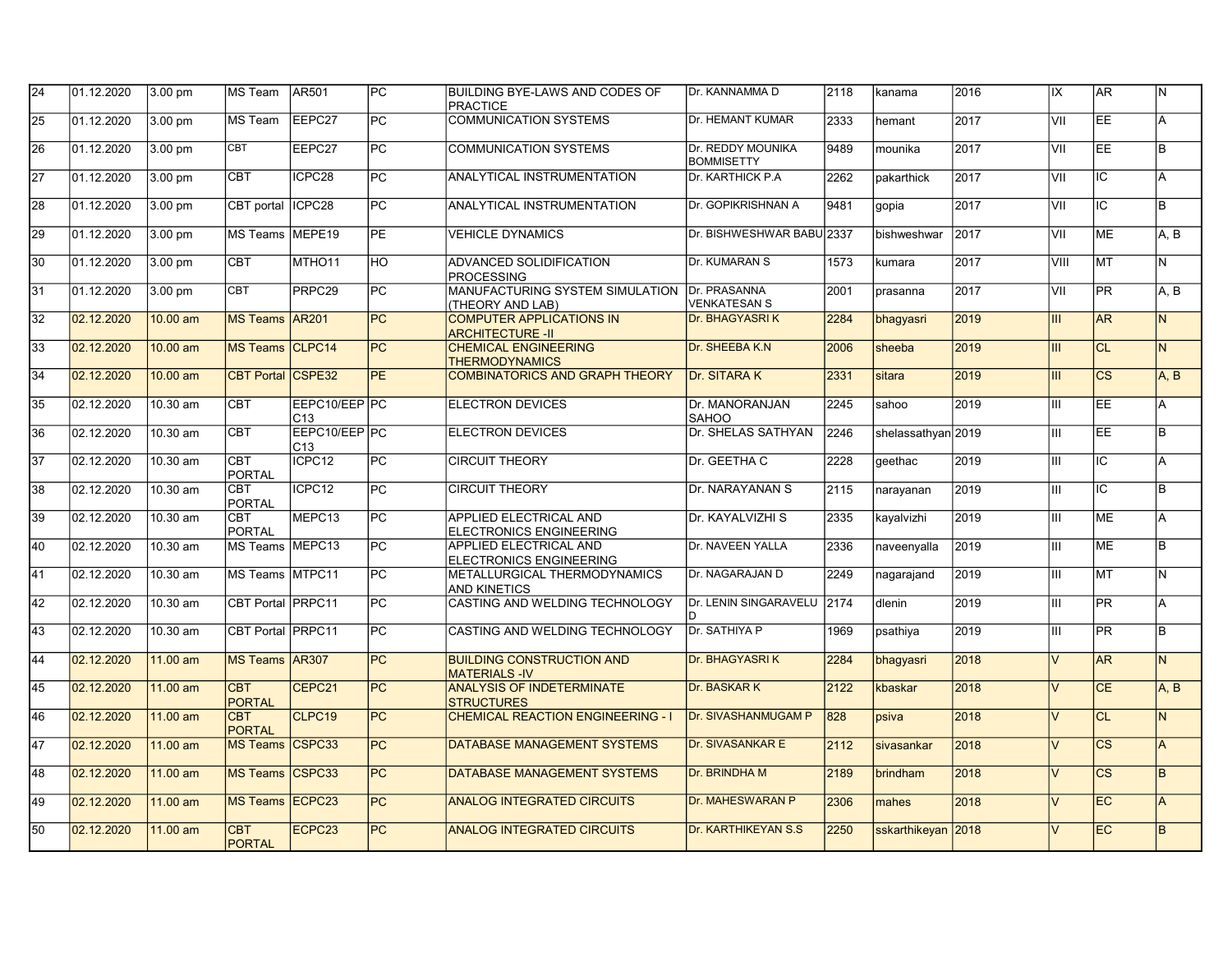| 51 | 02.12.2020 | 2.00 pm   | CBT Portal MTPE11         |                    | PE         | <b>CERAMIC MATERIALS</b>                              | Dr. RAMESH BABU N                  | 1999 | $ $ nrb           | 2018, 2017 | V, VII                  | <b>MT</b>              | IN.            |
|----|------------|-----------|---------------------------|--------------------|------------|-------------------------------------------------------|------------------------------------|------|-------------------|------------|-------------------------|------------------------|----------------|
| 52 | 02.12.2020 | 2.00 pm   | MS Teams   EEPC20         |                    | PC         | <b>CONTROL SYSTEMS</b>                                | Dr. VIVEK MOHAN                    | 2224 | vivekmohan        | 2018       | $\overline{\mathsf{v}}$ | EE                     | A              |
| 53 | 02.12.2020 | 2.00 pm   | MS Teams EEPC20           |                    | IPC.       | <b>CONTROL SYSTEMS</b>                                | Dr.<br>SANKARANARAYANAN V          | 2167 | vsankar           | 2018       | $\vee$                  | EE                     | lв             |
| 54 | 02.12.2020 | 2.00 pm   | CBT Portal IICPC21        |                    | <b>PC</b>  | <b>CONTROL SYSTEM -1</b>                              | Dr. DHANALAKSHMI K                 | 1445 | dhanlak           | 2018       | $\overline{V}$          | IC                     | A              |
| 55 | 02.12.2020 | 2.00 pm   | CBT Portal ICPC21         |                    | PC         | <b>CONTROL SYSTEM -1</b>                              | Dr. SRINIVASAN K                   | 2010 | İsrinikkn         | 2018       | $\vee$                  | IC                     | lB.            |
| 56 | 02.12.2020 | 2.00 pm   | CBT Portal MEPE10         |                    | <b>PE</b>  | <b>COMPRESSIBLE FLOW AND JET</b><br><b>PROPULSION</b> | <b>Dr.K.PANNIR SELVAM</b>          | 592  | pannir            | 2018       | V                       | <b>ME</b>              | A.B            |
| 57 | 02.12.2020 | 2.00 pm   | CBT portal                | MEPE26             | PE         | <b>MECHATRONICS</b>                                   | Dr. GOPIKRISHNAN A                 | 9481 | gopia             | 2018       | $\vee$                  | <b>ME</b>              | A.B            |
| 58 | 02.12.2020 | 2.00 pm   | CBT portal                | PRMI <sub>12</sub> | lмı        | UNCONVENTIONAL MANUFACTURING<br><b>PROCESSES</b>      | Dr. ANAND BABU K                   | 9501 | kanand            | 2018       | V                       | <b>PR</b>              | A, B           |
| 59 | 02.12.2020 | 2.00 pm   | MS Teams PRPC20           |                    | PC         | <b>DESIGN OF MACHINE ELEMENTS</b>                     | Dr. PRAKASH KUMAR                  | 2309 | prakashkumar 2018 |            | $\overline{\mathsf{v}}$ | PR                     | A, B           |
| 60 | 02.12.2020 | $2.30$ pm | MS Teams AR402            |                    | PC         | <b>BUILDING STRUCTURAL SYSTEM</b>                     | Dr. SAIKALA L                      | 746  | saikala           | 2017       | VII                     | <b>AR</b>              | $\overline{N}$ |
| 61 | 02.12.2020 | $2.30$ pm | CBT portal CEPE28         |                    | <b>PE</b>  | <b>GEOTECHNICAL EARTHQUAKE</b><br><b>ENGINEERING</b>  | <b>Dr. JAYALEKSHMI S</b>           | 1571 | <b>jaya</b>       | 2017       | VII                     | <b>CE</b>              | A.B            |
| 62 | 02.12.2020 | $2.30$ pm | <b>MSTeams</b>            | CLPC <sub>26</sub> | PC         | <b>BIOCHEMICAL ENGINEERING</b>                        | Dr. ARIVAZHAGAN M                  | 1438 | ariva             | 2017       | VII                     | <b>CL</b>              | N.             |
| 63 | 02.12.2020 | $2.30$ pm | MS Teams CSPE17           |                    | <b>PE</b>  | <b>ADVANCED DATABASE MANAGEMENT</b><br><b>SYSTEMS</b> | Dr. BRINDHA M                      | 2189 | <b>Ibrindham</b>  | 2017       | VII                     | $\overline{\text{cs}}$ | A, B           |
| 64 | 02.12.2020 | $2.30$ pm | <b>IMS Teams IECPC28</b>  |                    | <b>PC</b>  | <b>FIBER OPTIC COMMUNICATION</b>                      | <b>Dr. THAVASI RAJA G</b>          | 2016 | <b>thavasi</b>    | 2017       | VII                     | EC                     | A, B           |
| 65 | 02.12.2020 | $2.30$ pm | <b>CBT</b>                | EEOE19             | <b>OE</b>  | <b>ANALOG AND DIGITAL ELECTRONICS</b>                 | <b>Dr. MAGESHWARI S</b>            | 1968 | mageshwari        | 2017       | VII                     | All Dept.              | A, B           |
| 66 | 02.12.2020 | 3.00 pm   | CBT PORTAL AR551          |                    | <b>IPE</b> | SUSTAINABLE ARCHITECTURE                              | Dr. MEENATCHI<br><b>SUNDARAM A</b> | 2177 | meenatchi         | 2016       | IX                      | AR.                    | lN.            |
| 67 | 02.12.2020 | 3.00 pm   | <b>MS</b><br><b>TEAMS</b> | AR553              | PE         | COST EFFICIENT CONSTRUCTION<br><b>TECHNIQUES</b>      | Dr. PUDHUMA BHARATHI 2283          |      | pudhuma           | 2016       | IX                      | AR.                    | N              |
| 68 | 02.12.2020 | 3.00 pm   | <b>CBT</b>                | ICPE12             | <b>PE</b>  | MICRO ELECTRO MECHANICAL<br><b>SYSTEMS</b>            | Dr. PRAVINRAJ T                    | 9482 | Ipravint          | 2017       | VII                     | IC                     | A.B            |
| 69 | 02.12.2020 | 3.00 pm   | <b>CBT</b>                | <b>PRMI14</b>      | MI         | <b>QUALITY ENGINEERING</b>                            | Dr. SATHEESHKUMAR V                | 2243 | satheeshy         | 2017       | VII                     | PR                     | A, B           |
| 70 | 02.12.2020 | 3.00 pm   | <b>CBT</b>                | PRPC <sub>28</sub> | PC         | ANALYSIS OF PRODUCTION SYSTEMS<br>AND IE LAB          | Dr. ASOKAN P                       | 442  | asokan            | 2017       | VII                     | PR                     | $\overline{A}$ |
| 71 | 02.12.2020 | 3.00 pm   | <b>CBT</b>                | PRPC28             | <b>PC</b>  | ANALYSIS OF PRODUCTION SYSTEMS<br>AND IE LAB          | Dr. SATHEESHKUMAR V                | 2243 | satheeshy         | 2017       | VII                     | <b>PR</b>              | l B            |
| 72 | 03.12.2020 | 10.00 am  | MS Teams AR209            |                    | PC         | SURVEYING AND SITE PLANNING                           | Dr. KANNAMMA D                     | 2118 | kanama            | 2019       | III                     | AR                     | IN.            |
| 73 | 03.12.2020 | 10.00 am  | <b>MS Teams</b>           | CEPC <sub>13</sub> | PC         | <b>CONCRETE TECHNOLOGY</b>                            | Dr. KARTHIKEYAN J                  | 2190 | lik               | 2019       | III                     | <b>CE</b>              | A              |
| 74 | 03.12.2020 | 10.00 am  | <b>CBT</b>                | CEPC13             | PC         | <b>CONCRETE TECHNOLOGY</b>                            | Dr. PRABHA M                       | 2277 | prabham           | 2019       | III                     | CE                     | $\overline{B}$ |
| 75 | 03.12.2020 | 10.00 am  | <b>CBT</b>                | CLPC <sub>15</sub> | <b>PC</b>  | <b>CHEMICAL TECHNOLOGY</b>                            | <b>Dr. MATHESWARAN M</b>           | 2161 | matheswaran       | 2019       | III                     | <b>CL</b>              | IN.            |
| 76 | 03.12.2020 | 10.00 am  | MS Teams CSPC32           |                    | PC         | <b>DATA STRUCTURES</b>                                | Dr. MOHAN R                        | 2007 | <b>Imohan</b>     | 2019       | III                     | $\overline{\text{cs}}$ | lA.            |
| 77 | 03.12.2020 | 10.00 am  | <b>CBT</b>                | CSPC32             | PC         | <b>DATA STRUCTURES</b>                                | Dr. NITHYA B                       | 2129 | nithya            | 2019       | III                     | <b>CS</b>              | B.             |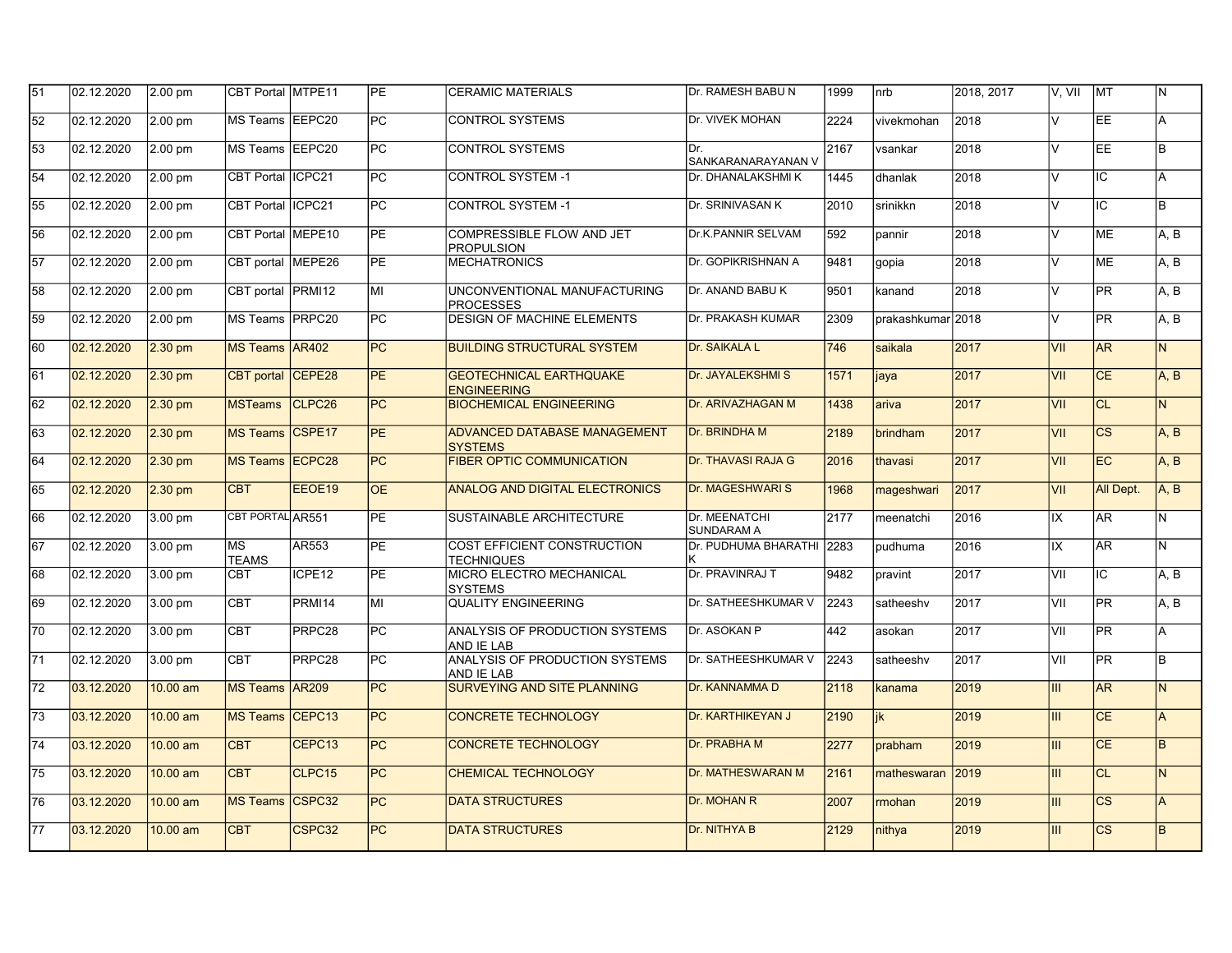| 78  | 03.12.2020 | 10.30 am  | МS<br><b>TEAMS</b>      | EEPC12             | <b>PC</b>       | <b>DC MACHINES AND TRANSFORMERS</b>                                                  | Dr. RAJA. P                      | 2013 | praja      | 2019 | Ш      | EE                                 | IA.                |
|-----|------------|-----------|-------------------------|--------------------|-----------------|--------------------------------------------------------------------------------------|----------------------------------|------|------------|------|--------|------------------------------------|--------------------|
| 79  | 03.12.2020 | 10.30 am  | CBT                     | EEPC12             | PC              | DC MACHINES AND TRANSFORMERS                                                         | Dr. SENTHIL KUMAR S              | 1982 | skumar     | 2019 | Ш      | EE                                 | lв.                |
| 80  | 03.12.2020 | 10.30 am  | МS<br><b>TEAMS</b>      | ICPE53             | <b>PE</b>       | DATA STRUCTURES AND ALGORITHMS                                                       | Dr. SRIDEVI M                    | 2170 | msridevi   | 2019 | Ш      | IC                                 | A, B               |
| 81  | 03.12.2020 | 10.30 am  | CBT                     | MEPE35             | PE              | COMPUTER AIDED DESIGN AND<br><b>DRAFTING</b>                                         | Dr. NANDA NAIK KORRA             | 2155 | naik       | 2019 | Ш      | <b>ME</b>                          | la. B              |
| 82  | 03.12.2020 | 10.30 am  | MS Teams IMTPE01        |                    | <b>PE</b>       | MINERAL PROCESSING AND<br>METALLURGICAL ANALYSIS                                     | Dr. NIMU REGAR                   | 2327 | nimu       | 2019 | Ш      | <b>MT</b>                          | IN.                |
| 83  | 03.12.2020 | 10.30 am  | $\overline{\text{CBT}}$ | PRPC13             | $\overline{PC}$ | FLUIDS AND THERMAL ENGINEERING                                                       | Dr. M.SHAHUL HAMEED.             | 1156 | hameed     | 2019 | Ш      | PR                                 | Ā                  |
| 84  | 03.12.2020 | 10.30 am  | <b>CBT</b>              | PRPC13             | <b>PC</b>       | <b>FLUIDS AND THERMAL ENGINEERING</b>                                                | Dr. HARISH SS                    | 2229 | harish     | 2019 | Ш      | <b>PR</b>                          | l B                |
| 85  | 03.12.2020 | 11.00 am  | <b>MS Teams</b>         | <b>AR303</b>       | <b>PC</b>       | <b>DESIGN OF R.C.C. STRUCTURES</b>                                                   | Dr. SAIKALA L                    | 746  | saikala    | 2018 | $\vee$ | AR                                 | IN.                |
| 86  | 03.12.2020 | 11.00 am  | <b>CBT</b> Portal       | CEPC <sub>23</sub> | PC              | <b>GEOTECHNICAL ENGINEERING-II</b>                                                   | Dr. JEEVAN JOSEPH                | 2241 | jeevan     | 2018 | $\vee$ | <b>CE</b>                          | A, B               |
| 87  | 03.12.2020 | 11.00 am  | <b>MS Teams</b>         | CLPC <sub>21</sub> | <b>PC</b>       | <b>HEAT TRANSFER</b>                                                                 | Dr. KALAICHELVI P                | 1561 | kalai      | 2018 | $\vee$ | <b>CL</b>                          | IN.                |
| 88  | 03.12.2020 | 11.00 am  | <b>MS Teams</b>         | CSPE <sub>12</sub> | <b>PE</b>       | <b>DESIGN AND ANALYSIS OF PARALLEL</b><br><b>ALGORITHMS</b>                          | Dr. SRIDEVI M                    | 2170 | msridevi   | 2018 | $\vee$ | <b>CS</b>                          | A, B               |
| 89  | 03.12.2020 | 11.00 am  | <b>MS Teams</b>         | ECPC <sub>22</sub> | PC              | <b>ANTENNAS &amp; PROPAGATION</b>                                                    | Dr. SRIRAM KUMAR D               | 1229 | srk        | 2018 | $\vee$ | EC                                 | A, B               |
| 90  | 03.12.2020 | $2.00$ pm | MS Teams   EEPC17       |                    | <b>PC</b>       | <b>LINEAR INTEGRATED CIRCUITS</b>                                                    | Dr. SARAVANA ILANGO G 1974       |      | qsilango   | 2018 | $\vee$ | <b>EE</b>                          | lA.                |
| 91  | 03.12.2020 | $2.00$ pm | <b>CBT</b>              | EEPC17             | <b>PC</b>       | LINEAR INTEGRATED CIRCUITS                                                           | Dr. A RAKESH KUMAR               | 9487 | arakesh    | 2018 | $\vee$ | EE.                                | lв.                |
| 92  | 03.12.2020 | 2.00 pm   | <b>CBT</b>              | ICPE30             | PE              | DIGITAL SIGNAL PROCESSING                                                            | Dr. KARTHICK P.A                 | 2262 | pakarthick | 2018 | $\vee$ | IC.                                | A, B               |
| 93  | 03.12.2020 | 2.00 pm   | CBT Portal MEPC22       |                    | PC              | <b>HEAT AND MASS TRANSFER</b>                                                        | Dr. SURESH S                     | 2105 | ssuresh    | 2018 | $\vee$ | <b>ME</b>                          | lA.                |
| 94  | 03.12.2020 | $2.00$ pm | CBT Portal IMEPC22      |                    | PC              | <b>HEAT AND MASS TRANSFER</b>                                                        | Dr. VEDHARAJ S                   | 2233 | vedha      | 2018 | V      | ME                                 | lB.                |
| 95  | 03.12.2020 | 2.00 pm   | MS Teams MTPC21         |                    | <b>PC</b>       | <b>IRON MAKING AND STEEL MAKING</b>                                                  | Dr. RAMAN<br>ISANKARANARAYANAN S | 1326 | raman      | 2018 | V      | <b>MT</b>                          | IN.                |
| 96  | 03.12.2020 | 2.00 pm   | <b>CBT</b>              | PRPE15             | <b>PE</b>       | <b>INDUSTRIAL ROBOTICS</b>                                                           | Dr. SATHEESHKUMAR V              | 2243 | satheeshy  | 2018 | $\vee$ | <b>PR</b>                          | A, B               |
| 97  | 03.12.2020 | $2.30$ pm | <b>MS TEAM</b>          | <b>AR406</b>       | PC              | <b>DISASTER RESISTANT BUILDING DESIGN Dr. SAURABH KUMAR</b><br><b>AND MANAGEMENT</b> |                                  | 2326 | saurabhk   | 2017 | VII    | <b>AR</b>                          | IN.                |
| 98  | 03.12.2020 | $2.30$ pm | <b>CBT Portal</b>       | <b>AR503</b>       | <b>PC</b>       | <b>ENVIRONMENT AND BEHAVIOUR</b>                                                     | <b>Dr. PREMKUMAR K</b>           | 1239 | prem       | 2016 | IX     | AR                                 | IN.                |
| 99  | 03.12.2020 | $2.30$ pm | CBT Portal CEHO17       |                    | <b>HO</b>       | SOIL DYNAMICS AND MACHINE<br><b>FOUNDATIONS</b>                                      | Dr. MUTHUKKUMARAN K 2022         |      | kmk        | 2017 | VII    | CE                                 | A, B               |
| 100 | 03.12.2020 | $2.30$ pm | <b>MS Teams</b>         | CSMI17             | lмı             | <b>DATA COMMUNICATIONS AND</b><br><b>NETWORKS</b>                                    | Dr. SAI M                        | 2300 | saikrishna | 2017 | VII    | ALL Dept. A, B<br><b>Except CS</b> |                    |
| 101 | 03.12.2020 | $2.30$ pm | <b>CBT</b>              | <b>ENMI13</b>      | MI              | <b>ENERGY AUDIT AND MANAGEMENT</b>                                                   | <b>Dr. PREMALATHA M</b>          | 884  | latha      | 2017 | VII    | All Dept.                          | $\overline{A}$ . B |
| 102 | 03.12.2020 | 2.30 pm   | <b>CBT</b>              | <b>HSMI11</b>      | MI              | <b>APPLIED GAME THEORY</b>                                                           | <b>Dr. MURUGESAN R</b>           | 1449 | rmurugan   | 2017 | VII    | All Dept.                          | IA.B               |
| 103 | 03.12.2020 | 2.30 pm   | <b>CBT</b>              | <b>HSMI20</b>      | MI              | THE PROFESSIONAL ENTREPRENEUR                                                        | Dr. VINOD V B                    | 2138 | vinod      | 2017 | VII    | All Dept.                          | A, B               |
| 104 | 04.12.2020 | 10.00 am  | MS Teams CLPE13         |                    | <b>PE</b>       | POLYMER SCIENCE AND TECHNOLOGY                                                       | Dr. SOURAV PODDAR                | 9473 | spoddar    | 2019 | Ш      | lcL                                | lN.                |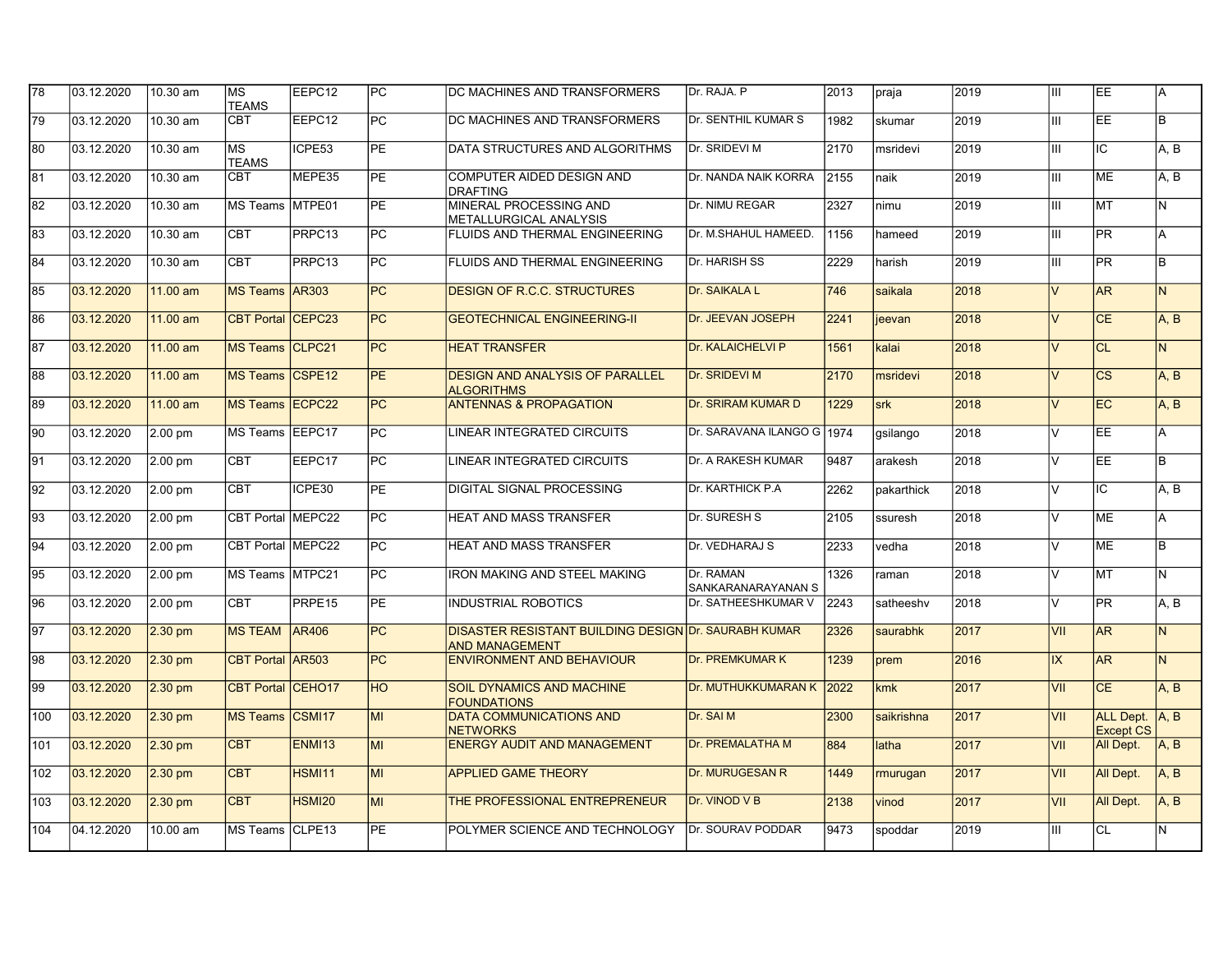| 105 | 04.12.2020 | 10.00 am          | MS Teams CSPC34          |                    | PC              | COMPUTER ORGANIZATION                                | Dr. MALA C                                  | 772  | mala         | 2019       | ШL                      | <b>CS</b>              | IA.      |
|-----|------------|-------------------|--------------------------|--------------------|-----------------|------------------------------------------------------|---------------------------------------------|------|--------------|------------|-------------------------|------------------------|----------|
| 106 | 04.12.2020 | 10.00 am          | CBT Portal CSPC34        |                    | $\overline{PC}$ | <b>COMPUTER ORGANIZATION</b>                         | Dr. JAYA NIRMALA S                          | 2017 | sjaya        | 2019       | Ш                       | $\overline{\text{cs}}$ | lв       |
| 107 | 04.12.2020 | 10.00 am          | <b>CBT</b>               | ECPC14             | PC              | <b>DIGITAL CIRCUITS AND SYSTEM</b>                   | Dr. LAKSHMINARAYANAN 2127<br>GOPALAKRISHNAN |      | laksh        | 2019       | Ш                       | EC                     | l A      |
| 108 | 04.12.2020 | 10.00 am          | CBT Portal ECPC14        |                    | PC              | DIGITAL CIRCUITS AND SYSTEM                          | Dr. THILAGAVATHY R                          | 1992 | thilagavathy | 2019       | Ш                       | EC                     | lв.      |
| 109 | 04.12.2020 | 10.30 am          | <b>CBT Portal ICPC14</b> |                    | $\overline{PC}$ | <b>DIGITAL ELECTRONICS</b>                           | Dr. SRIDEVI V                               | 1993 | sridevi      | 2019       | III                     | IC.                    | A        |
| 110 | 04.12.2020 | 10.30 am          | <b>MS Teams</b>          | ICPC <sub>14</sub> | PC              | <b>DIGITAL ELECTRONICS</b>                           | Dr. EZHILARASI D                            | 2181 | ezhil        | 2019       | Ш                       | $\overline{IC}$        | <b>B</b> |
| 111 | 04.12.2020 | 10.30 am          | MS Teams MEPC14          |                    | PC              | <b>FLUID MECHANICS AND MACHINES</b>                  | Dr. ANAND R.B                               | 2132 | rbanand      | 2019       | Ш                       | <b>ME</b>              | A        |
| 112 | 04.12.2020 | 10.30 am          | CBT portal   MEPC14      |                    | PC              | <b>FLUID MECHANICS AND MACHINES</b>                  | Dr. KAUSHIK P                               | 2230 | pkaushik     | 2019       | Ш                       | <b>ME</b>              | lв.      |
| 113 | 04.12.2020 | 10.30 am          | <b>CBT Portal MTPC14</b> |                    | PC              | POLYMERS, COMPOSITES AND<br><b>CERAMICS</b>          | <b>Dr. KUMARAN S</b>                        | 1573 | kumara       | 2019       | Ш                       | <b>MT</b>              | IN.      |
| 114 | 04.12.2020 | 10.30 am          | CBT portal PRPC14        |                    | $\overline{PC}$ | <b>FORMING AND MACHINING</b><br><b>TECHNOLOGY</b>    | <b>Dr. SENTHILKUMAR V</b>                   | 2104 | vskumar      | 2019       | Ш                       | <b>PR</b>              | A        |
| 115 | 04.12.2020 | 10.30 am          | <b>CBT Portal PRPC14</b> |                    | $\overline{PC}$ | <b>FORMING AND MACHINING</b><br><b>TECHNOLOGY</b>    | <b>Dr. VINEET YADAV</b>                     | 2314 | vineet       | 2019       | Ш                       | PR                     | <b>B</b> |
| 116 | 04.12.2020 | 11.00 am          | MS Teams AR309           |                    | PC              | <b>INTERIOR DESIGN</b>                               | Dr. RAJENDRA BABU S                         | 520  | raibabu      | 2018       | $\overline{V}$          | AR <sup>1</sup>        | lN.      |
| 117 | 04.12.2020 | 11.00 am          | CBT Portal CEPC22        |                    | $\overline{PC}$ | BASIC REINFORCED CONCRETE DESIGN Dr. RAGHAVAN R      |                                             | 2247 | raghavanr    | 2018       | $\overline{\mathsf{v}}$ | CE                     | A, B     |
| 118 | 04.12.2020 | 11.00 am          | MS Teams CLPE12          |                    | <b>PE</b>       | INDUSTRIAL PROCESS BIOTECHNOLOGY Dr. JYOTI SAHU      |                                             | 2323 | livoti       | 2018       | $\vee$                  | CL                     | lN.      |
| 119 | 04.12.2020 | 11.00 am          | MS Teams CSPC34          |                    | PC              | SOFTWARE ENGINEERING                                 | Dr. MOHAN R                                 | 2007 | rmohan       | 2018       | $\overline{V}$          | $\overline{\text{cs}}$ | A        |
| 120 | 04.12.2020 | 11.00 am          | CBT portal CSPC34        |                    | PC              | SOFTWARE ENGINEERING                                 | Dr. CHANDRAMANI<br><b>CHAUDHARY</b>         | 2340 | chandramani  | 2018       | $\vee$                  | <b>CS</b>              | lв.      |
| 121 | 04.12.2020 | 11.00 am          | CBT Portal ECPC20        |                    | PC              | DIGITAL SIGNAL PROCESSORS AND<br><b>APPLICATIONS</b> | Dr. BHASKAR M                               | 1189 | İbhaskar     | 2018       | lv                      | <b>EC</b>              | A, B     |
| 122 | 04.12.2020 | $2.00 \text{ pm}$ | <b>CBT</b>               | EEPC <sub>13</sub> | PC              | DATA STRUCTURES AND ALGORITHMS                       | Dr. RAKESH KUMAR A                          | 9487 | arakesh      | 2018       | lv                      | EE.                    | A.       |
| 123 | 04.12.2020 | $2.00$ pm         | <b>CBT</b>               | EEPC <sub>13</sub> | $\overline{PC}$ | <b>DATA STRUCTURES AND ALGORITHMS</b>                | <b>Dr. SUDHA S</b>                          | 1433 | sudha        | 2018       | $\vee$                  | EE.                    | B.       |
| 124 | 04.12.2020 | $2.00$ pm         | <b>CBT</b>               | ICPC19             | PC              | ELECTRICAL AND ELECTRONIC<br><b>MEASUREMENTS</b>     | Dr. PERIYASAMY R                            | 2248 | periyasamyr  | 2018       | $\vee$                  | IC                     | A        |
| 125 | 04.12.2020 | $2.00 \text{ pm}$ | <b>CBT</b>               | ICPC19             | PC              | ELECTRICAL AND ELECTRONIC<br><b>MEASUREMENTS</b>     | Dr. GEETHA C                                | 2228 | qeethac      | 2018       | $\vee$                  | <b>IC</b>              | lв.      |
| 126 | 04.12.2020 | $2.00 \text{ pm}$ | MS Teams MEPC23          |                    | $\overline{PC}$ | <b>MECHANICS OF MACHINES - II</b>                    | Dr. RAJASEKARAN G                           | 2285 | graja        | 2018       | $\vee$                  | <b>ME</b>              | <b>A</b> |
| 127 | 04.12.2020 | $2.00 \text{ pm}$ | <b>CBT Portal MEPC23</b> |                    | PC              | <b>MECHANICS OF MACHINES - II</b>                    | <b>Dr. SREEJITH MOHAN</b>                   | 2288 | sreejith     | 2018       | $\vee$                  | <b>ME</b>              | lв.      |
| 128 | 04.12.2020 | $2.00$ pm         | <b>CBT Portal PRHO17</b> |                    | <b>HO</b>       | PRODUCT LIFE CYCLE MANAGEMENT                        | <b>Dr.BARANITHARAN P</b>                    | 9495 | baranip      | 2018, 2017 | V, VII                  | PR                     | A, B     |
| 129 | 04.12.2020 | 2.30 pm           | Ms Teams                 | <b>AR404</b>       | $\overline{PC}$ | <b>ENERGY EFFICIENT BUILDINGS</b>                    | Dr. AMALAN SIGMUND<br><b>KAUSHIK S</b>      | 2227 | kaushik      | 2017       | VII                     | <b>AR</b>              | IN.      |
| 130 | 04.12.2020 | 2.30 pm           | MS Teams ICEPC27         |                    | PC              | ADVANCED STEEL STRUCTURAL<br><b>ELEMENTS</b>         | Dr. SENTHIL KUMAR R                         | 2226 | senthilr     | 2017       | VII                     | <b>CE</b>              | A        |
| 131 | 04.12.2020 | 2.30 pm           | IMS Teams ICEPC27        |                    | $\overline{PC}$ | ADVANCED STEEL STRUCTURAL<br><b>ELEMENTS</b>         | Dr. SENTHIL KUMAR R                         | 2226 | senthilr     | 2017       | VII                     | <b>CE</b>              | lB.      |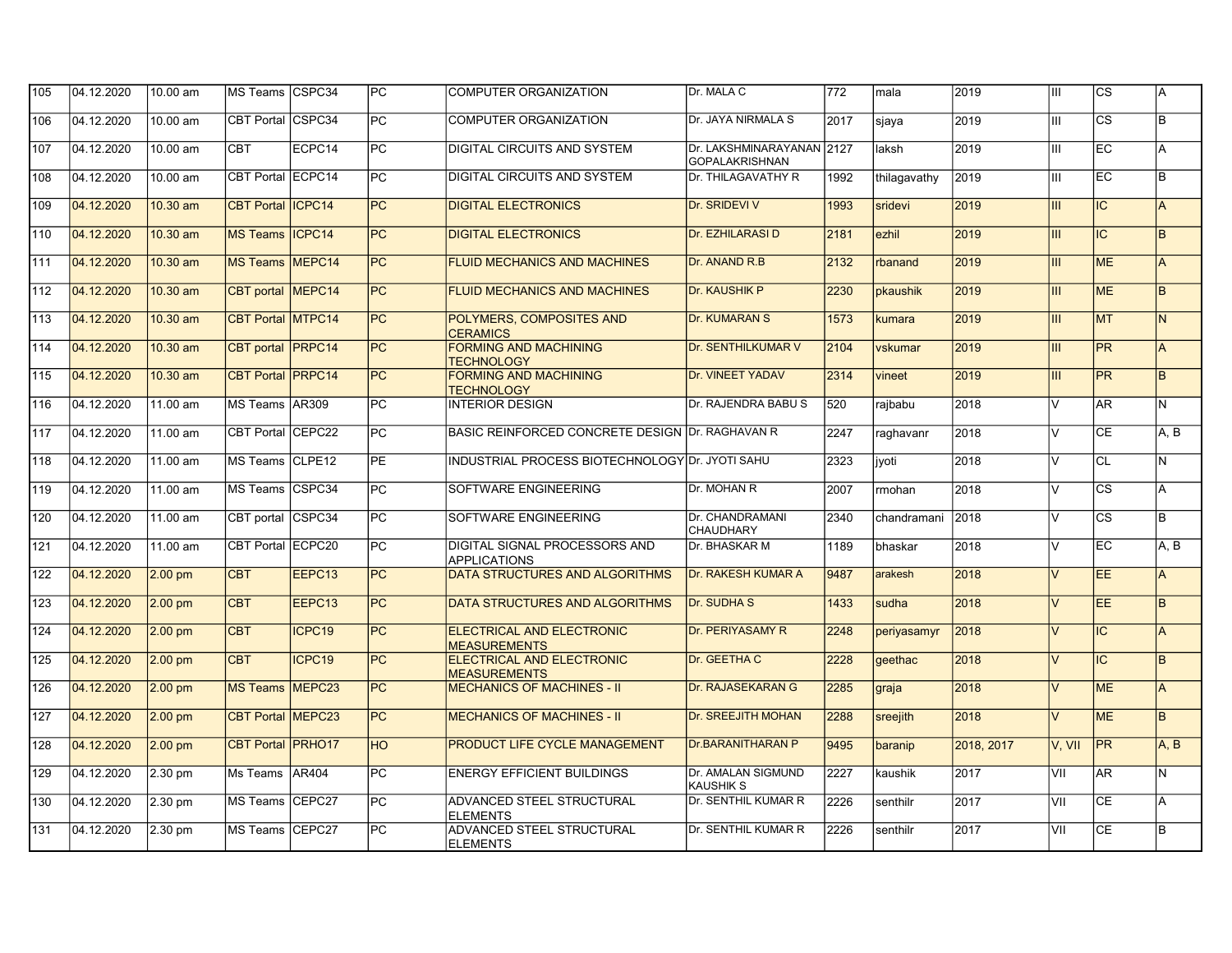| 132 | 04.12.2020 | 2.30 pm           | CBT Portal CLPC27             |                                  | PC              | <b>CHEMICAL PROCESS EQUIPMENT</b><br><b>DESIGN</b>    | Dr. ARUNAGIRI A                   | 2009 | aagiri      | 2017 | VII    | ICL                                | IN.      |
|-----|------------|-------------------|-------------------------------|----------------------------------|-----------------|-------------------------------------------------------|-----------------------------------|------|-------------|------|--------|------------------------------------|----------|
| 133 | 04.12.2020 | 2.30 pm           | CBT Portal CSPE29             |                                  | $\overline{PE}$ | <b>CLOUD COMPUTING AND</b><br><b>ARCHITECTURE</b>     | Dr. JAYA NIRMALA S                | 2017 | sjaya       | 2017 | VII    | $\overline{\text{cs}}$             | A, B     |
| 134 | 04.12.2020 | 2.30 pm           | CBT Portal ECPC29             |                                  | PC              | <b>MICROWAVE ELECTRONICS</b>                          | Dr. JEYACHITRA R K                | 2109 | jeyachitra  | 2017 | VII    | EC                                 | l A      |
| 135 | 04.12.2020 | 2.30 pm           | Ms Teams                      | ECPC29                           | <b>PC</b>       | MICROWAVE ELECTRONICS                                 | Dr. ELAVARASI C                   | 9498 | celavarasi  | 2017 | VII    | EC                                 | lв.      |
| 136 | 04.12.2020 | $3.00$ pm         | <b>MS</b><br><b>TEAMS</b>     | AR561                            | PC              | <b>ENVIRONMENTAL PLANNING</b>                         | <b>Dr. SAURABH KUMAR</b>          | 2326 | saurabhk    | 2016 | IX     | AR                                 | IN.      |
| 137 | 04.12.2020 | $3.00 \text{ pm}$ | <b>CBT Portal EEPE33</b>      |                                  | PE.             | <b>SOLID STATE DRIVES</b>                             | Dr. PINKYMOL KP                   | 2305 | pinkymol    | 2017 | VII    | EE.                                | A.B      |
| 138 | 04.12.2020 | 3.00 pm           | <b>CBT Portal</b>             | ICPC <sub>29</sub>               | PC              | LOGIC AND DISTRIBUTED CONTROL<br><b>SYSTEM</b>        | Dr. SIVAKUMARAN N                 | 1994 | <b>nsk</b>  | 2017 | VII    | IC.                                | A        |
| 139 | 04.12.2020 | $3.00$ pm         | <b>CBT</b><br><b>PORTAL</b>   | ICPC <sub>29</sub>               | PC              | <b>LOGIC AND DISTRIBUTED CONTROL</b><br><b>SYSTEM</b> | <b>Dr. NARAYANAN S</b>            | 2115 | narayanan   | 2017 | VII    | IC.                                | lB.      |
| 140 | 04.12.2020 | $3.00 \text{ pm}$ | <b>CBT Portal MTPC28</b>      |                                  | <b>PC</b>       | <b>CORROSION ENGINEERING</b>                          | Dr.S.NATARAJAN                    | 86   | sn          | 2017 | VII    | <b>MT</b>                          | IN.      |
| 141 | 05.12.2020 | 10.00 am          | <b>MS Teams</b>               | AR203                            | PC              | HISTORY OF ARCHITECTURE - III                         | Dr. PUDHUMA BHARATHI 2283         |      | pudhuma     | 2019 | Ш      | AR.                                | lN.      |
| 142 | 05.12.2020 | 10.00 am          | <b>CBT</b>                    | CEPE10                           | <b>PE</b>       | CONSTRUCTION TECHNIQUES AND<br><b>EQUIPMENT</b>       | Dr. NANDHINI K                    | 9486 | knandhini   | 2019 | Ш      | CE                                 | A, B     |
| 143 | 05.12.2020 | 10.00 am          | <b>MS Teams</b>               | CLPC <sub>13</sub>               | $\overline{PC}$ | <b>MOMENTUM TRANSFER</b>                              | Dr. PERUMALSAMY M                 | 1990 | mpsamy      | 2019 | Ш      | <b>CL</b>                          | IN.      |
| 144 | 05.12.2020 | 10.00 am          | MS Teams ECPC12               |                                  | PC              | ELECTRODYNAMICS AND<br>ELECTROMAGNETIC WAVES          | Dr.<br><b>IMUTHUCHIDAMBARANAT</b> | 1188 | muthuc      | 2019 | Ш      | lEC.                               | l A      |
| 145 | 05.12.2020 | 10.00 am          | <b>MS Team</b>                | ECPC12                           | PC              | ELECTRODYNAMICS AND<br>ELECTROMAGNETIC WAVES          | Dr. HEMANT KUMAR                  | 2333 | hemant      | 2019 | Ш      | EC                                 | lв       |
| 146 | 05.12.2020 | 10.00 am          | <b>CBT</b>                    | MAIR31                           | IR              | PROBABILITY AND OPERATIONS<br><b>RESEARCH</b>         | Dr. JEYARAMAN I                   | 2257 | jeyaraman   | 2019 | Ш      | $\overline{\text{cs}}$             | A        |
| 147 | 05.12.2020 | 10.00 am          | <b>MS TEAM</b>                | MAIR31                           | IR.             | PROBABILITY AND OPERATIONS<br><b>RESEARCH</b>         | Dr. JITRAJ SAHA                   | 2238 | jitraj      | 2019 | Ш      | <b>CS</b>                          | lB.      |
| 148 | 05.12.2020 | 10.30 am          | <b>CBT</b>                    | EEPC14                           | PC              | <b>DIGITAL ELECTRONICS</b>                            | Dr. MOORTHI <sub>S</sub>          | 2140 | srimoorthi  | 2019 | III.   | EE                                 | <b>B</b> |
| 149 | 05.12.2020 | 10.30 am          | <b>CBT</b>                    | EEPC14/EEP PC<br>C <sub>15</sub> |                 | <b>DIGITAL ELECTRONICS</b>                            | <b>Dr. MAGESHWARI S</b>           | 1968 | mageshwari  | 2019 | Ш      | EE                                 | A        |
| 150 | 05.12.2020 | 10.30 am          | <b>MS Teams</b>               | MAIR <sub>34</sub>               | IR.             | PROBABILITY AND DISTRIBUTION<br><b>THEORY</b>         | Dr. Sathya                        | 9306 | sathvar     | 2019 | Ш      | IC.                                | A        |
| 151 | 05.12.2020 | 10.30 am          | MS<br><b>TEAMS</b>            | MAIR34                           | IR.             | PROBABILITY AND DISTRIBUTION<br><b>THEORY</b>         | Dr. SIVANESAN M                   | 2316 | sivanesan   | 2019 | III.   | <b>IC</b>                          | lв.      |
| 152 | 05.12.2020 | 10.30 am          | <b>MS Teams</b>               | MEPE <sub>40</sub>               | <b>PE</b>       | <b>OPERATIONS RESEARCH</b>                            | Dr. BISHWESHWAR BABU 2337         |      | bishweshwar | 2019 | Ш      | <b>ME</b>                          | A, B     |
| 153 | 05.12.2020 | 10.30 am          | <b>MS Teams MTPC12</b>        |                                  | PC              | <b>PHYSICAL METALLURGY</b>                            | <b>Dr. MUTHUCHAMY A</b>           | 2332 | muthuchamy  | 2019 | Ш      | <b>MT</b>                          | IN.      |
| 154 | 05.12.2020 | 10.30 am          | <b>CBT Portal PRPC12</b>      |                                  | PC              | <b>METALLURGY AND MATERIALS</b><br><b>ENGINEERING</b> | Dr. SATHIYA NARAYANAN 1970        |      | csathiya    | 2019 | III    | PR                                 | A.       |
| 155 | 05.12.2020 | 10.30 am          | MS Teams   PRPC12<br>and NITT |                                  | $\overline{PC}$ | <b>METALLURGY AND MATERIALS</b><br><b>ENGINEERING</b> | Dr. MATRUPRASAD ROUT 2318         |      | matruprasad | 2019 | Ш      | PR                                 | <b>B</b> |
| 156 | 05.12.2020 | $2.00$ pm         | CBT Portal ECMI17             |                                  | MI              | <b>ELECTRONIC CIRCUITS</b>                            | Dr. MALMATHANRAJ R                | 2133 | rmathan     | 2018 | $\vee$ | ALL Dept. A, B<br><b>Except EC</b> |          |
| 157 | 05.12.2020 | $2.00$ pm         | CBT Portal MEPC24             |                                  | PC              | ANALYSIS AND DESIGN OF MACHINE<br><b>COMPONENTS</b>   | Prof. ARULAPPAN S.S               | 21   | sarul       | 2018 | V      | ME                                 | l A      |
| 158 | 05.12.2020 | 2.00 pm           | CBT Portal   MEPC24           |                                  | PC              | ANALYSIS AND DESIGN OF MACHINE<br><b>COMPONENTS</b>   | Dr. NIVISH GEORGE                 | 2298 | nivish      | 2018 | $\vee$ | <b>IME</b>                         | lB.      |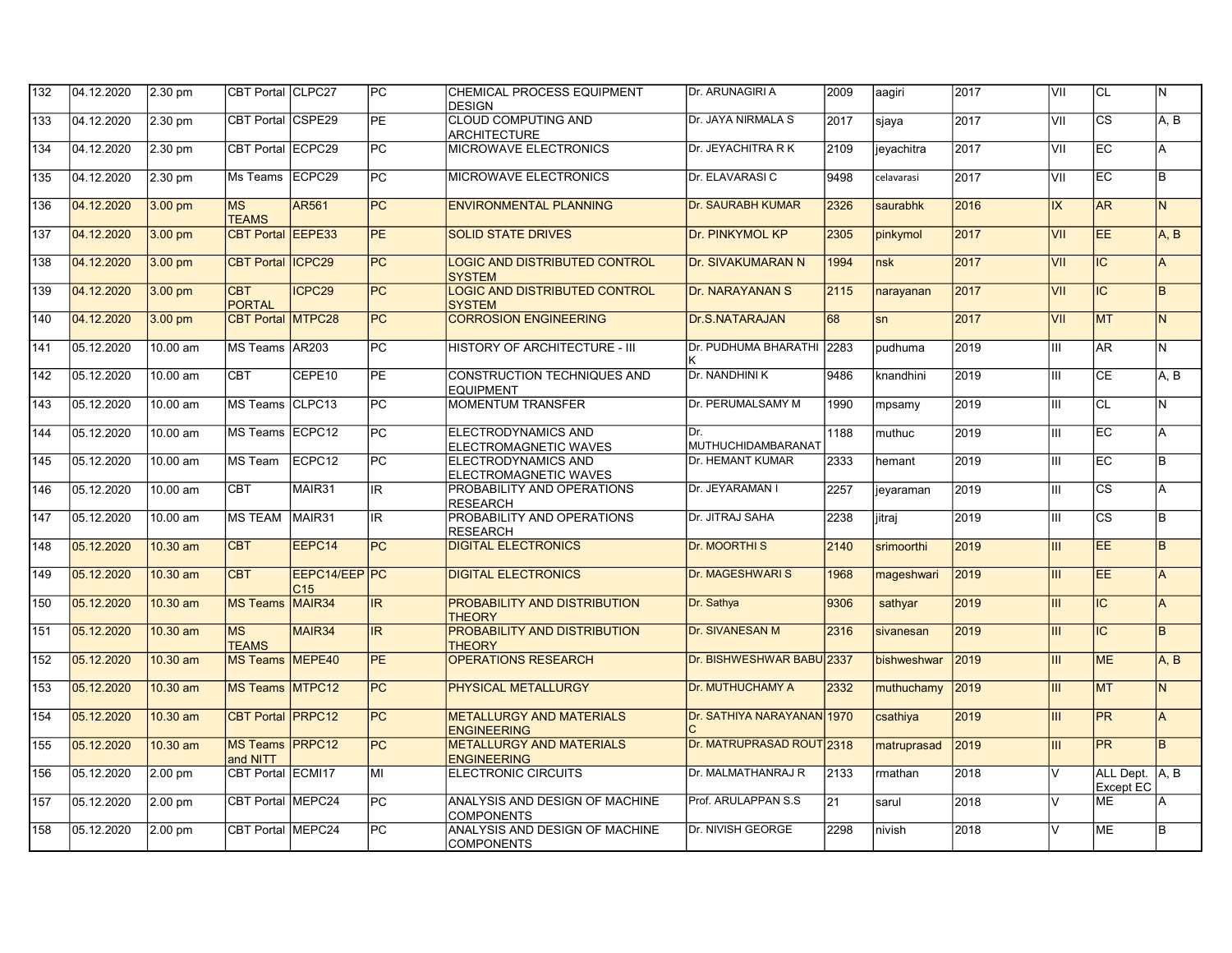| 159             | 05.12.2020 | $3.00$ pm | MS Teams AR454    |                          | PC              | <b>ENVIRONMENTAL CONTROL AND</b><br><b>DESIGN WORKSHOP</b>       | Dr. GOPALAKRISHNAN P   1436               |                  | gopal         | 2017                 | VII                      | AR                                 | IN.            |
|-----------------|------------|-----------|-------------------|--------------------------|-----------------|------------------------------------------------------------------|-------------------------------------------|------------------|---------------|----------------------|--------------------------|------------------------------------|----------------|
| 160             | 05.12.2020 | $3.00$ pm | MS Teams AR505    |                          | $\overline{PC}$ | <b>URBAN PLANNING</b>                                            | Dr. WILSON FREDERICK                      | $\overline{471}$ | wilson        | 2016                 | $\overline{\mathsf{IX}}$ | <b>AR</b>                          | IN.            |
| 161             | 05.12.2020 | 3.00 pm   | CBT Portal CAMI16 |                          | <b>MI</b>       | <b>DATA ANALYTICS</b>                                            | Dr. JITENDRA KUMAR                        | 2313             | iitendra      | 2018, 2017           | V. VII                   | ALL Dept. A, B                     |                |
| 162             | 05.12.2020 | $3.00$ pm | CBT Portal CLOE17 |                          | <b>OE</b>       | <b>DESIGN AND ANALYSIS OF</b><br><b>EXPERIMENTS</b>              | Dr. VIRIVINTI<br><b>NAGAJYOTHI</b>        | 2235             | <i>ivothi</i> | 2017                 | VII                      | ALL Dept. A, B                     |                |
| 163             | 05.12.2020 | $3.00$ pm | CBT Portal HSOE11 |                          | OE              | <b>CREATIVE WRITING THROUGH</b><br><b>LITERATURE</b>             | Dr. VINOD V B                             | 2138             | vinod         | 2017                 | VII                      | All Dept.                          | IA.B           |
| 164             | 07.12.2020 | 10.00 am  | CBT Portal CEPC14 |                          | PC.             | <b>SURVEYING</b>                                                 | Dr. SWAMINATHAN G                         | 499              | qs            | 2019                 | Ш                        | <b>CE</b>                          | A              |
| 165             | 07.12.2020 | 10.00 am  | CBT Portal CEPC14 |                          | <b>PC</b>       | <b>SURVEYING</b>                                                 | Dr. NISHA<br><b>RADHAKRISHNAN</b>         | 2184             | nisha         | 2019                 | Ш                        | <b>CE</b>                          | lв.            |
| 166             | 07.12.2020 | 10.00 am  | <b>CBT Portal</b> | CHM <sub>13</sub>        | МI              | SPECTROSCOPY OF ORGANIC<br><b>COMPOUNDS</b>                      | Dr. SARTHAK                               | 2261             | smandal       | 2019, 2018           | III. V                   | ALL Dept. A, B                     |                |
| 167             | 07.12.2020 | 10.00 am  | <b>MSTeams</b>    | CLPC12                   | PC              | PROCESS CALCULATIONS                                             | Dr. ARIVAZHAGAN M                         | 1438             | ariva         | 2019                 | Ш                        | lcL                                | lN.            |
| 168             | 07.12.2020 | 10.00 am  | <b>MSTeams</b>    | ECPC11                   | PC              | NETWORK ANALYSIS AND SYNTHESIS                                   | Dr. PATIL ASHISH ANAND 9508<br><b>RAO</b> |                  | ashish        | 2019                 | Ш                        | EC                                 | A              |
| 169             | 07.12.2020 | 10.00 am  | MS Teams ECPC11   |                          | PC              | NETWORK ANALYSIS AND SYNTHESIS                                   | Dr. PANDEESWARI R                         | 2102             | rpands        | 2019                 | Ш                        | EC                                 | lв             |
| 170             | 07.12.2020 | 10.30 am  | <b>CBT</b>        | EEPE11                   | <b>PE</b>       | <b>ELECTRICAL SAFETY</b>                                         | Dr. SREENU SREEKUMAR 9485                 |                  | sreenu        | 2019                 | III                      | <b>EE</b>                          | A, B           |
| 171             | 07.12.2020 | 10.30 am  | <b>CBT</b>        | MEPC11                   | PC              | <b>ENGINEERING THERMODYNAMICS</b>                                | <b>Dr. UDAYAKUMAR M</b>                   | 23               | muday         | 2019                 | Ш                        | <b>IME</b>                         | l A            |
| $\frac{1}{172}$ | 07.12.2020 | 10.30 am  | <b>CBT</b>        | MEPC11                   | PC              | <b>ENGINEERING THERMODYNAMICS</b>                                | Dr.<br><b>VENKATACHALAPATHYS</b>          | 1235             | <b>SVC</b>    | 2019                 | III                      | <b>ME</b>                          | <b>B</b>       |
| 173             | 07.12.2020 | 10.30 am  | <b>CBT</b>        | PRPE40                   | <b>PE</b>       | <b>NUMERICAL METHODS FOR</b><br>ENGINEERS(2019-BATCH-ELECTIVE 1) | Dr. VARATHARAJULU M                       | 9516             | rajulu        | 2019                 | Ш                        | PR                                 | A, B           |
| 174             | 07.12.2020 | 2.00 pm   | <b>CBT</b>        | AR305                    | PC              | LIGHTING AND ELECTRICAL SERVICES                                 | <b>IDr. SUBBAIYAN G</b>                   | 470              | subbaiah      | 2018                 | $\vee$                   | AR.                                | IN.            |
| 175             | 07.12.2020 | 2.00 pm   | CBT Portal CAMI11 |                          | MI              | OPERATING SYSTEMS                                                | Dr. BALAJI BANOTHU                        | 2291             | balaii        | 2018, 2017           | V. VII                   | ALL Dept. A, B                     |                |
| 176             | 07.12.2020 | 2.00 pm   | <b>MS Teams</b>   | CSMI12                   | MI              | <b>COMPUTER ORGANIZATION</b>                                     | Dr. KAMALIKA<br><b>BHATTACHARJEE</b>      | 2339             | kamalika      | 2018, 2017           | V, VII                   | ALL Dept. A. B<br><b>Except CS</b> |                |
| 177             | 07.12.2020 | $2.00$ pm | <b>CBT</b>        | <b>EEMI12/</b><br>EEOE18 | ОE              | CONTROL SYSTEMS ENGINEERING                                      | Dr. SRINIVASARAO<br><b>NAYAK P</b>        | 2154             | psnayak       | 2018                 | $\vee$                   | All Dept.                          | A.B            |
| 178             | 07.12.2020 | 2.00 pm   | <b>CBT</b>        | HSMI10                   | МI              | <b>BASIC ECONOMETRICS</b>                                        | Dr. MURUGESAN R                           | 1449             | rmurugan      | 2018                 | $\vee$                   | All Dept.                          | A, B           |
| 179             | 07.12.2020 | 2.00 pm   | <b>CBT</b>        | MEOE16                   | ΟE              | <b>CRYOGENIC ENGINEERING</b>                                     | Dr. HARISH SS                             | 2229             | harish        | 2018.2017            | V. VII                   | All Dept.                          | A.B            |
| 180             | 07.12.2020 | 2.00 pm   | <b>MS Teams</b>   | PHMI <sub>13</sub>       | MI              | <b>SOLID STATE PHYSICS</b>                                       | <b>Dr. NAGALAKSHMI R</b>                  | 2169             | nagalakshmi   | $\sqrt{2018}$ , 2017 | V. VII                   | All Dept.                          | A.B            |
| 181             | 07.12.2020 | $2.30$ pm | <b>MS Teams</b>   | <b>AR408</b>             | PC              | <b>URBAN DESIGN</b>                                              | Dr. GOPALAKRISHNAN P                      | 1436             | gopal         | 2017                 | VII                      | AR                                 | $\overline{N}$ |
| 182             | 07.12.2020 | $2.30$ pm | <b>MS Teams</b>   | <b>CSPE28</b>            | PE              | <b>DATA SCIENCES</b>                                             | Dr. BALA KRISHNAN R                       | 2295             | balakrishnan  | 2017                 | VII                      | <b>CS</b>                          | A, B           |
| 183             | 07.12.2020 | $2.30$ pm | <b>CBT</b>        | ICHO <sub>15</sub>       | HO              | <b>OPTIMAL AND ROBUST CONTROL</b>                                | Dr. RAMA KALYAN<br>AYYAGARI               | 1097             | rkalyn        | 2017                 | VII                      | IC.                                | A, B           |
| 184             | 08.12.2020 | 10.00 am  | MS Teams AR205    |                          | PC              | <b>STRUCTURAL ANALYSIS</b>                                       | Dr. SAIKALA L                             | 746              | saikala       | 2019                 | Ш                        | <b>AR</b>                          | IN.            |
| 185             | 08.12.2020 | 10.00 am  | MS teams          | CEPC <sub>12</sub>       | PC              | HYDRAULICS AND FLUID MACHINERY                                   | Dr. MANJULA R                             | 1972             | manju         | 2019                 | Ш                        | <b>CE</b>                          | A              |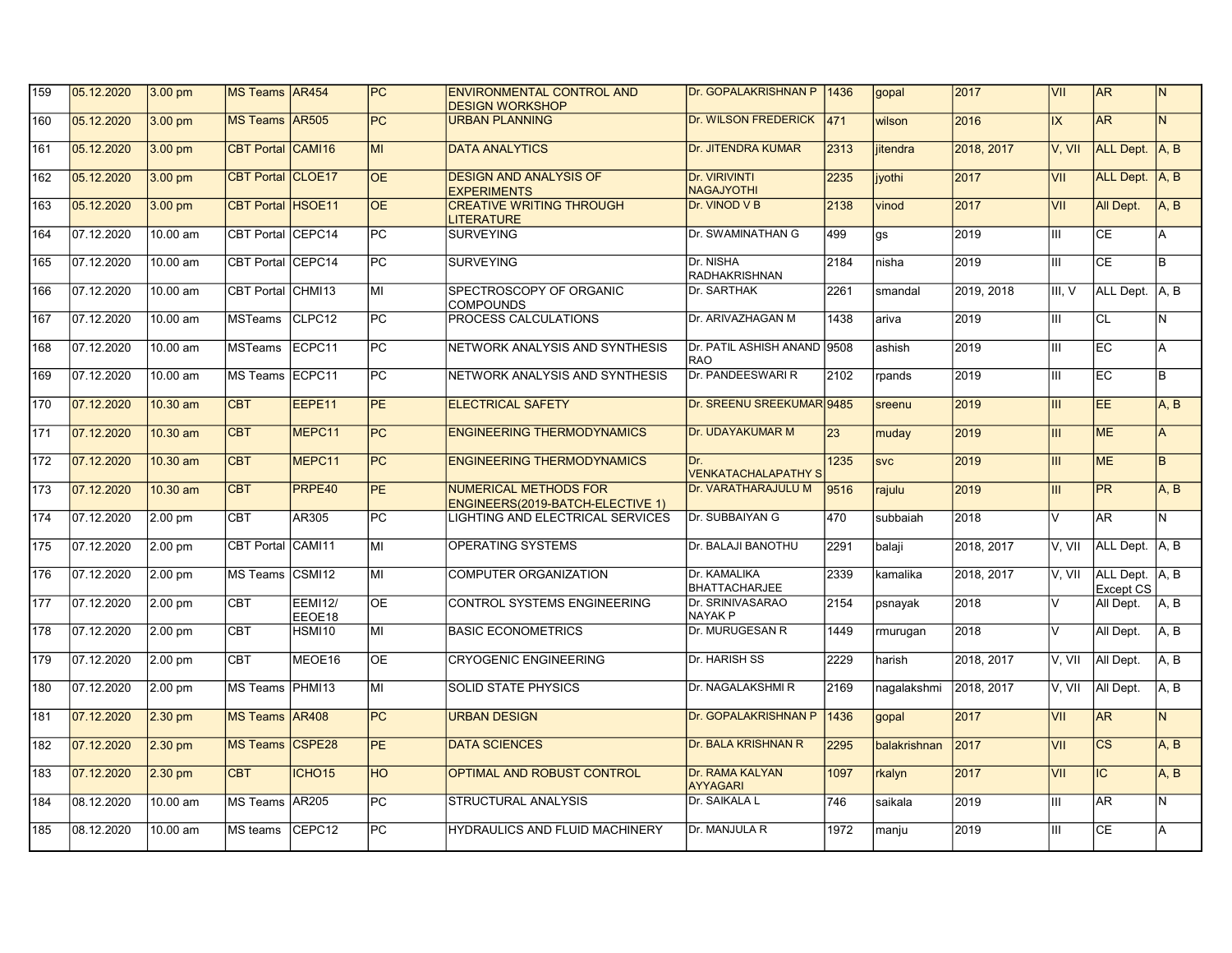| 186 | 08.12.2020 | 10.00 am  | CBT Portal CEPC12           |                    | PC              | HYDRAULICS AND FLUID MACHINERY                                 | <b>Dr. RAGHAVAN R</b>               | 2247 | raghavanr    | 2019                                 | Ш                       | СE                                 | lB.   |
|-----|------------|-----------|-----------------------------|--------------------|-----------------|----------------------------------------------------------------|-------------------------------------|------|--------------|--------------------------------------|-------------------------|------------------------------------|-------|
| 187 | 08.12.2020 | 10.00 am  | CBT Portal CSPC33           |                    | $\overline{PC}$ | <b>DIGITAL SYSTEMS DESIGN</b>                                  | Dr. LEELA VELUSAMY R                | 824  | leela        | 2019                                 | Ш                       | $\overline{\text{cs}}$             | A     |
| 188 | 08.12.2020 | 10.00 am  | CBT Portal CSPC33           |                    | PC              | <b>DIGITAL SYSTEMS DESIGN</b>                                  | Dr. SHAMEEDHA BEGUM 2168            |      | shameedha    | 2019                                 | Ш                       | $\overline{\text{cs}}$             | lв    |
| 189 | 08.12.2020 | 10.30 am  | MS Teams MEPC12             |                    | PC              | <b>STRENGTH OF MATERIALS</b>                                   | <b>Dr. PRAKASH R</b>                | 2281 | rprakash     | 2019                                 | Ш                       | <b>ME</b>                          | l A   |
| 190 | 08.12.2020 | 10.30 am  | <b>CBT Portal MEPC12</b>    |                    | PC              | <b>STRENGTH OF MATERIALS</b>                                   | <b>Dr. SIVA SHANMUGAM N</b>         | 2164 | nsiva        | 2019                                 | III                     | <b>ME</b>                          | lв.   |
| 191 | 08.12.2020 | 2.00 pm   | <b>MS Teams</b>             | CEPE21             | PE.             | <b>TRANSPORTATION PLANNING</b>                                 | Dr. DARSHANA O                      | 2293 | darshana     | 2017                                 | VII                     | <b>CE</b>                          | A.B   |
| 192 | 08.12.2020 | 2.00 pm   | <b>CBT Portal</b>           | CSOE <sub>17</sub> | ΟE              | <b>BIG DATA ANALYTICS</b>                                      | Dr. CHANDRAMANI<br><b>CHAUDHARY</b> | 2340 | chandramani  | 2018, 2017                           | V. VII                  | ALL Dept. A, B                     |       |
| 193 | 08.12.2020 | 2.00 pm   | <b>MS Teams</b>             | CSPC32             | РC              | <b>INTERNETWORKING PROTOCOLS</b>                               | Dr. MARY SAIRA BHANU                | 460  | msb          | 2018                                 | $\vee$                  | <b>CS</b>                          | A     |
| 194 | 08.12.2020 | 2.00 pm   | <b>CBT</b>                  | CSPC32             | $\overline{PC}$ | INTERNETWORKING PROTOCOLS                                      | Dr. NITHYA B                        | 2129 | nithya       | 2018                                 | $\overline{\mathsf{v}}$ | $\overline{\text{cs}}$             | lв.   |
| 195 | 08.12.2020 | 2.00 pm   | <b>CBT</b>                  | MTOE12             | <b>OE</b>       | COMPUTATIONAL TECHNIQUES/<br>INTRODUCTION TO COMPUTATIONAL     | Dr. KARTHIK V                       | 2263 | karthikv     | 2018, 2017                           | V, VII                  | All Dept.                          | A, B  |
| 196 | 09.12.2020 | 10.00 am  | MS Teams CAM110             |                    | MI              | <b>MATHEMATICAL FOUNDATIONS OF</b><br><b>COMPUTER SCIENCE</b>  | <b>Dr. ALPHONSE P J A</b>           | 1560 | alphonse     | 2019                                 | Ш                       | ALL Dept. A, B                     |       |
| 197 | 09.12.2020 | 10.00 am  | <b>MS Teams</b>             | ECMI <sub>10</sub> | MI              | <b>SIGNALS AND SYSTEMS</b>                                     | <b>Dr. DEIVALAKSHMIS</b>            | 2123 | deiva        | 2019                                 | Ш                       | ALL Dept. A, B<br><b>Except EC</b> |       |
| 198 | 09.12.2020 | 10.00 am  | <b>CBT</b> portal           | ICMI10             | <b>MI</b>       | <b>TRANSDUCER ENGINEERING</b>                                  | <b>Dr. UMAPATHY M</b>               | 1120 | umapathy     | 2019                                 | Ш                       | All Dept.<br>Except IC             | A, B  |
| 199 | 09.12.2020 | 2.00 pm   | <b>CBT</b> portal           | CSMI14             | MI              | DATABASE MANAGEMENT SYSTEMS                                    | Dr. SARASWATHI<br>PRIYADHARSHINI A  | 9469 | asaras       | 2018.2017                            | V. VII                  | ALL Dept. A, B<br><b>Except CS</b> |       |
| 200 | 09.12.2020 | 2.00 pm   | <b>MS TEAM</b>              | HSMI25             | МI              | <b>INTRODUCTION TO GRAPHIC</b><br>NARRATIVES AND COMIC CULTURE | Dr. SATHYARAJ V                     | 2142 | sathya       | 2018                                 | $\overline{\mathsf{v}}$ | All Dept.                          | A, B  |
| 201 | 09.12.2020 | 2.00 pm   | <b>MS TEAM</b>              | HSOE13             | ОE              | ENTREPRENEURSHIP DEVELOPMENT                                   | Prof.<br>NAGASUBRAMANIYAN           | 1450 | naqus        | 2018.2017                            | V. VII                  | All Dept.                          | IA. B |
| 202 | 09.12.2020 | $2.30$ pm | <b>MS TEAM</b>              | CSPC41             | PC              | <b>PRINCIPLES OF COMPILER DESIGN</b>                           | Dr. RAJESWARI<br><b>SRIDHAR</b>     | 2253 | srajeswari   | 2017                                 | VII                     | <b>CS</b>                          | A     |
| 203 | 09.12.2020 | $2.30$ pm | <b>MS TEAM</b>              | CSPC41             | PC              | PRINCIPLES OF COMPILER DESIGN                                  | Dr. KUMARAN P                       | 9468 | pkumaran     | 2017                                 | VII                     | $\overline{\text{cs}}$             | lB.   |
| 204 | 09.12.2020 | $2.30$ pm | <b>CBT</b><br><b>PORTAL</b> | EEPE41             | PE              | POWER SYSTEM ECONOMICS AND<br><b>CONTROL TECHNIQUES</b>        | Dr. SELVAN M.P                      | 1995 | selvanmp     | 2017                                 | VII                     | EE.                                | A, B  |
| 205 | 10.12.2020 | 10.00 am  | MS Teams CSPC31             |                    | PC              | PRINCIPLES OF PROGRAMMING<br>LANGUAGES                         | Dr. SANTHANA VIJAYAN                | 2171 | vijayana     | 2019                                 | Ш                       | $\overline{\text{cs}}$             | A     |
| 206 | 10.12.2020 | 10.00 am  | MS Teams                    | CSPC31             | PC              | PRINCIPLES OF PROGRAMMING<br>LANGUAGES                         | Dr. BALA KRISHNAN R                 | 2295 | balakrishnan | 2019                                 | Ш                       | <b>CS</b>                          | lв.   |
| 207 | 10.12.2020 | 10.00 am  | MS Teams EEPC11             |                    | PC              | NETWORKS AND LINEAR SYSTEMS                                    | Dr. KARTHIK THIRUMALA 2225          |      | thirumala    | 2019                                 | Ш                       | EE                                 | la.   |
| 208 | 10.12.2020 | 10.00 am  | CBT Portal EEPC11           |                    | PC              | NETWORKS AND LINEAR SYSTEMS                                    | <b>Dr. ANKUR RANA</b>               | 2278 | ankur        | 2019                                 | Ш                       | EE                                 | lB.   |
| 209 | 10.12.2020 | 10.00 am  | <b>CBT Portal MEMI11</b>    |                    | MI              | <b>FUNDAMENTALS OF THERMAL</b><br><b>ENGINEERING</b>           | Dr. ANAND R                         | 2120 | anandachu    | 2019, 2018, 2017 III, V. VIAII Dept. |                         | except ME                          | IA. B |
| 210 | 10.12.2020 | $2.00$ pm | <b>CBT Portal CEPE32</b>    |                    | PE              | <b>GEODETIC SURVEYING</b>                                      | Dr. NISHA<br><b>RADHAKRISHNAN</b>   | 2184 | nisha        | 2018                                 | $\vee$                  | CE                                 | A, B  |
| 211 | 10.12.2020 | $2.00$ pm | <b>MS TEAM</b>              | CSPE <sub>21</sub> | <b>PE</b>       | <b>MACHINE LEARNING</b>                                        | Dr. RAJESWARI SRIDHAR 2253          |      | srajeswari   | 2018                                 | $\vee$                  | $\overline{\text{cs}}$             | A, B  |
| 212 | 10.12.2020 | $2.00$ pm | <b>MS</b><br><b>TEAMS</b>   | ECPE20             | PE              | <b>DIGITAL SPEECH PROCESSING</b>                               | Dr. SUDHARSAN P                     | 2329 | sudharsan    | 2,01,82,017                          | V. VII                  | IEC.                               | A.B   |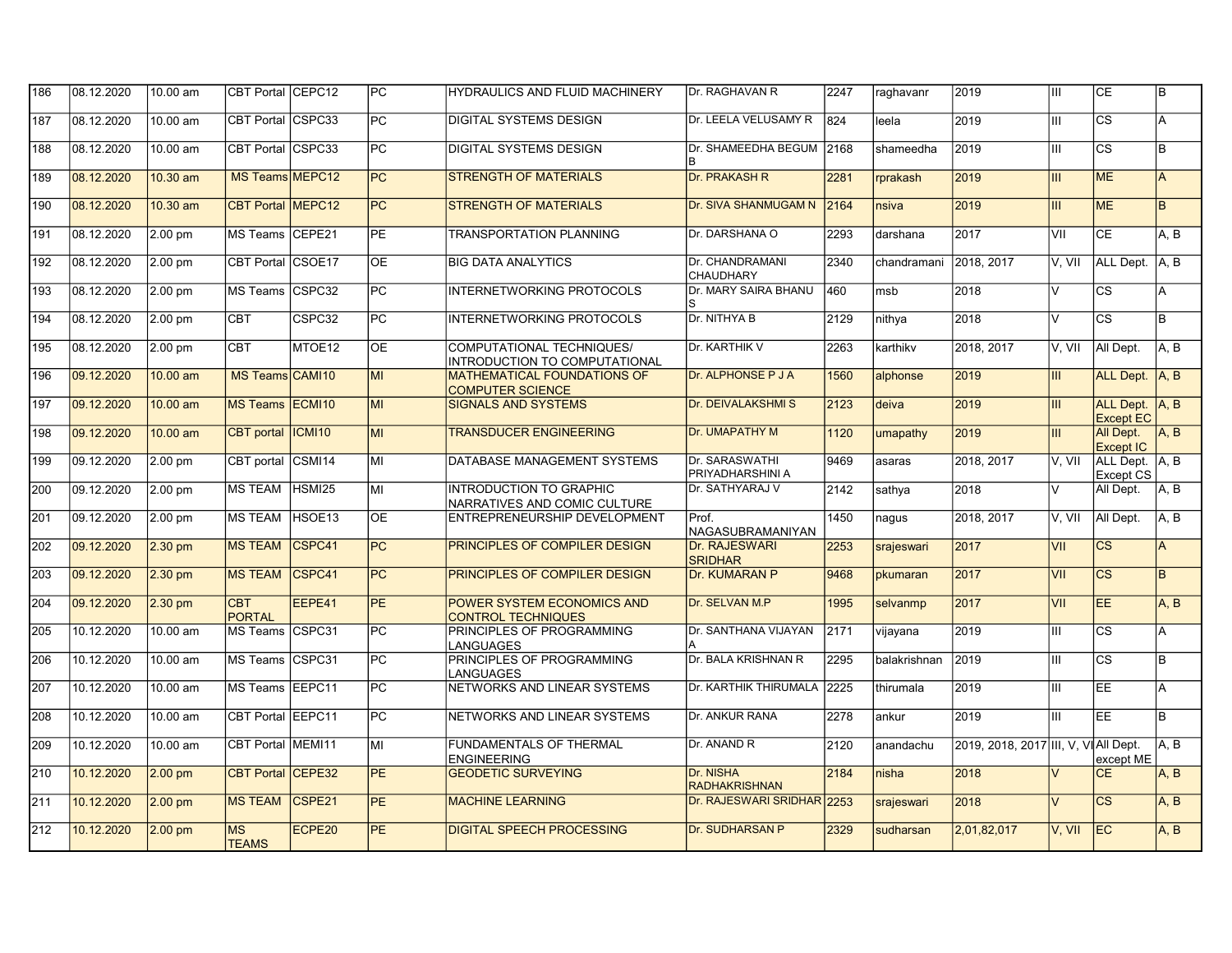| 213              | 10.12.2020 | $2.00 \text{ pm}$  | <b>MS Teams EEPC25</b>      |                                 | PC              | <b>POWER SYSTEM ANALYSIS</b>                                       | Dr. ARUL DANIEL S                     | 982  | daniel      | 2018       | lv             | EE.            | IA.      |
|------------------|------------|--------------------|-----------------------------|---------------------------------|-----------------|--------------------------------------------------------------------|---------------------------------------|------|-------------|------------|----------------|----------------|----------|
| 214              | 10.12.2020 | $2.00 \text{ pm}$  | <b>MS Teams EEPC25</b>      |                                 | $\overline{PC}$ | <b>POWER SYSTEM ANALYSIS</b>                                       | Dr. JAYA BHARATA<br><b>REDDY M</b>    | 2183 | ibreddy     | 2018       | $\vee$         | <b>EE</b>      | B.       |
| 215              | 10.12.2020 | $2.00$ pm          | <b>CBT Portal ICHO16</b>    |                                 | <b>HO</b>       | <b>ELECTRONICS FOR SENSOR DESIGN</b>                               | <b>Dr. SHIRAZ SOHAIL</b>              | 2319 | ssohail     | 2018       | $\vee$         | IC.            | A.B      |
| $\overline{216}$ | 10.12.2020 | $2.00 \text{ pm}$  | <b>MS</b><br><b>TEAMS</b>   | MEHO <sub>16</sub>              | <b>HO</b>       | <b>DESIGN AND OPTIMIZATION OF</b><br><b>THERMAL ENERGY SYSTEMS</b> | Dr. VIJAYAN S                         | 9493 | vijiyan     | 2018, 2017 | V, VII         | <b>ME</b>      | A, B     |
| 217              | 10.12.2020 | $2.00 \text{ pm}$  | <b>CBT Portal MTOE13</b>    |                                 | OE              | <b>DESIGN AND SELECTION OF MATERIALS Dr. RAVISHANKAR B</b>         |                                       | 1932 | <b>lbrs</b> | 2018, 2017 | V, VII         | All Dept.      | IA.B     |
| 218              | 11.12.2020 | 10.00 am           | <b>MS Team</b>              | ECPC10                          | PC              | <b>SIGNALS AND SYSTEMS</b>                                         | Dr. PALANISAMY P                      | 1272 | Ipalan      | 2019       | Ш              | EC             | A        |
| 219              | 11.12.2020 | 10.00 am           | <b>MS Team</b>              | ECPC10                          | <b>PC</b>       | <b>SIGNALS AND SYSTEM</b>                                          | Dr. DEIVALAKSHMI S                    | 2123 | deiva       | 2019       | Ш              | EC             | lB.      |
| 220              | 11.12.2020 | 10.00 am           | <b>CBT</b>                  | PRPE11/PRP PE<br>E25            |                 | PRODUCT DEVELOPMENT STRATEGIES                                     | Dr. BALAJI N S                        | 9504 | nsbalaji    | 2019       | III V          | <b>PR</b>      | A.B      |
| 221              | 11.12.2020 | 11.00 am           | <b>CBT Portal</b>           | ICEPE24                         | <b>PE</b>       | ENVIRONMENTAL MANAGEMENT AND<br><b>IMPACT ASSESSMENT</b>           | <b>Dr. ANEESH MATHEW</b>              | 2307 | aneesh      | 2018, 2017 | V. VII         | ICE.           | A.B      |
| 222              | 11.12.2020 | 11.00 am           | MS Teams CLPC20             |                                 | PC              | <b>MASS TRANSFER</b>                                               | Dr. SIVASANKAR T                      | 2162 | ssankar     | 2018       | $\vee$         | <b>CL</b>      | N.       |
| 223              | 11.12.2020 | 11.00 am           | <b>MS Teams</b>             | ICSHO <sub>17</sub>             | $\overline{HO}$ | <b>SOFT COMPUTING</b>                                              | Dr. SAI M                             | 2300 | saikrishna  | 2018, 2107 | V. VII         | <b>CS</b>      | A.B      |
| 224              | 11.12.2020 | 11.00 am           | <b>MS Teams ECHO30</b>      |                                 | <b>HO</b>       | <b>DSP FOR MEDICAL IMAGING</b>                                     | Dr. VARUN GOPI                        | 2252 | varun       | 2018, 2017 | V. VII         | IEC.           | A.B      |
| 225              | 11.12.2020 | 2.00 pm            | <b>MS</b><br><b>TEAMS</b>   | EEPE25                          | <b>PE</b>       | UTILIZATION OF ELECTRICAL ENERGY                                   | Dr. JOSEPHINE R L                     | 2223 | josephinerl | 2018       | $\vee$         | EE             | A, B     |
| 226              | 11.12.2020 | 2.00 pm            | CBT Portal ICPC22           |                                 | PC              | <b>NSTRUMENTATION PRACTICES IN</b><br><b>INDUSTRIES</b>            | Dr. VASUKI B                          | 1231 | Ibvas       | 2018       | $\vee$         | IC             | IA. B    |
| 227              | 11.12.2020 | 2.00 pm            | CBT Portal MEPC20           |                                 | PC              | <b>ENGINEERING MATERIALS</b>                                       | Dr. ASHOK KUMAR<br><b>NALLATHAMBI</b> | 2254 | nashok      | 2018       | $\overline{V}$ | <b>ME</b>      | A        |
| 228              | 11.12.2020 | 2.00 pm            | <b>MS</b><br>TEAMS          | MEPC <sub>20</sub>              | PC              | <b>ENGINEERING MATERIALS</b>                                       | Dr. RAGHU RAM KARTHIK 2317<br>DESU    |      | desu        | 2018       | V              | ME             | lв       |
| 229              | 11.12.2020 | 2.00 pm            | <b>MS</b><br><b>TEAMS</b>   | MTPC <sub>20</sub>              | PC              | MATERIALS JOINING TECHNOLOGY                                       | Dr. JEROME S                          | 2075 | ierome      | 2018       | lv             | MT             | lN.      |
| 230              | 11.12.2020 | 2.30 <sub>pm</sub> | <b>CBT</b>                  | CLPE <sub>18</sub>              | <b>PE</b>       | <b>PROCESS INTESIFICATION</b>                                      | Dr. SANKAR K                          | 2279 | shankark    | 2017       | VII            | <b>CL</b>      | IN.      |
| 231              | 11.12.2020 | 2.30pm             | <b>MS</b><br><b>TEAMS</b>   | MEPE <sub>25</sub>              | <b>PE</b>       | <b>INDUSTRIAL ROBOTICS</b>                                         | Dr. R. PRAKASH                        | 2281 | rprakash    | 2017       | VII            | <b>ME</b>      | A.B      |
| 232              | 11.12.2020 | 2.30pm             | <b>CBT Portal MTPC29</b>    |                                 | PC              | <b>TESTING AND CHARACTERIZATION OF</b><br><b>MATERIALS</b>         | Dr. MUTHUPANDI V                      | 539  | vmuthu      | 2017       | VII            | <b>MT</b>      | IN.      |
| 233              | 12.12.2020 | 10.00 am           | <b>MS</b><br><b>TEAMS</b>   | ECPE22/ECOOE<br>E <sub>15</sub> |                 | PATTERN RECOGNITION                                                | Dr. GOPI E.S.                         | 1986 | esgopi      | 2018, 2017 | V. VII         | ALL Dept. A, B |          |
| 234              | 14.12.2020 | 10.00 am           | <b>CBT</b><br><b>PORTAL</b> | ICPC13                          | $\overline{PC}$ | <b>SENSORS AND TRANSDUCERS</b>                                     | Dr. UMA G                             | 1446 | quma        | 2019       | Ш              | IC.            | A        |
| 235              | 14.12.2020 | 10.00 am           | <b>CBT</b><br><b>PORTAL</b> | ICPC <sub>13</sub>              | PC              | <b>SENSORS AND TRANSDUCERS</b>                                     | Dr. UMAPATHY M                        | 1120 | umapathy    | 2019       | Ш              | IC.            | lв.      |
| 236              | 14.12.2020 | 10.00 am           | <b>CBT</b><br><b>PORTAL</b> | MAIR <sub>32</sub>              | IR              | <b>FOURIER TRANSFORMS AND</b><br><b>NUMERICAL TECHNIQUES</b>       | Dr. JANAKIRAMAN T N                   | 967  | janaki      | 2019       | Ш              | EE.            | A        |
| 237              | 14.12.2020 | 10.00 am           | <b>CBT</b><br><b>PORTAL</b> | MAIR <sub>32</sub>              | IR              | <b>FOURIER TRANSFORMS AND</b><br><b>NUMERICAL TECHNIQUES</b>       | <b>Dr. MURUGESAN K</b>                | 773  | murugu      | 2019       | Ш              | EE             | <b>B</b> |
| 238              | 14.12.2020 | 2.00 pm            | MS Teams CEPC20             |                                 | PC              | <b>HIGHWAY AND PAVEMENT</b><br><b>ENGINEERING</b>                  | Dr. MARISAMYNATHAN S 2232             |      | marisamy    | 2018       | $\overline{V}$ | <b>CE</b>      | A        |
| 239              | 14.12.2020 | 2.00 pm            | MS Teams CEPC20             |                                 | $\overline{PC}$ | HIGHWAY AND PAVEMENT<br><b>ENGINEERING</b>                         | Dr. SUNITHA V                         | 1973 | sunitha     | 2018       | V              | <b>CE</b>      | lB.      |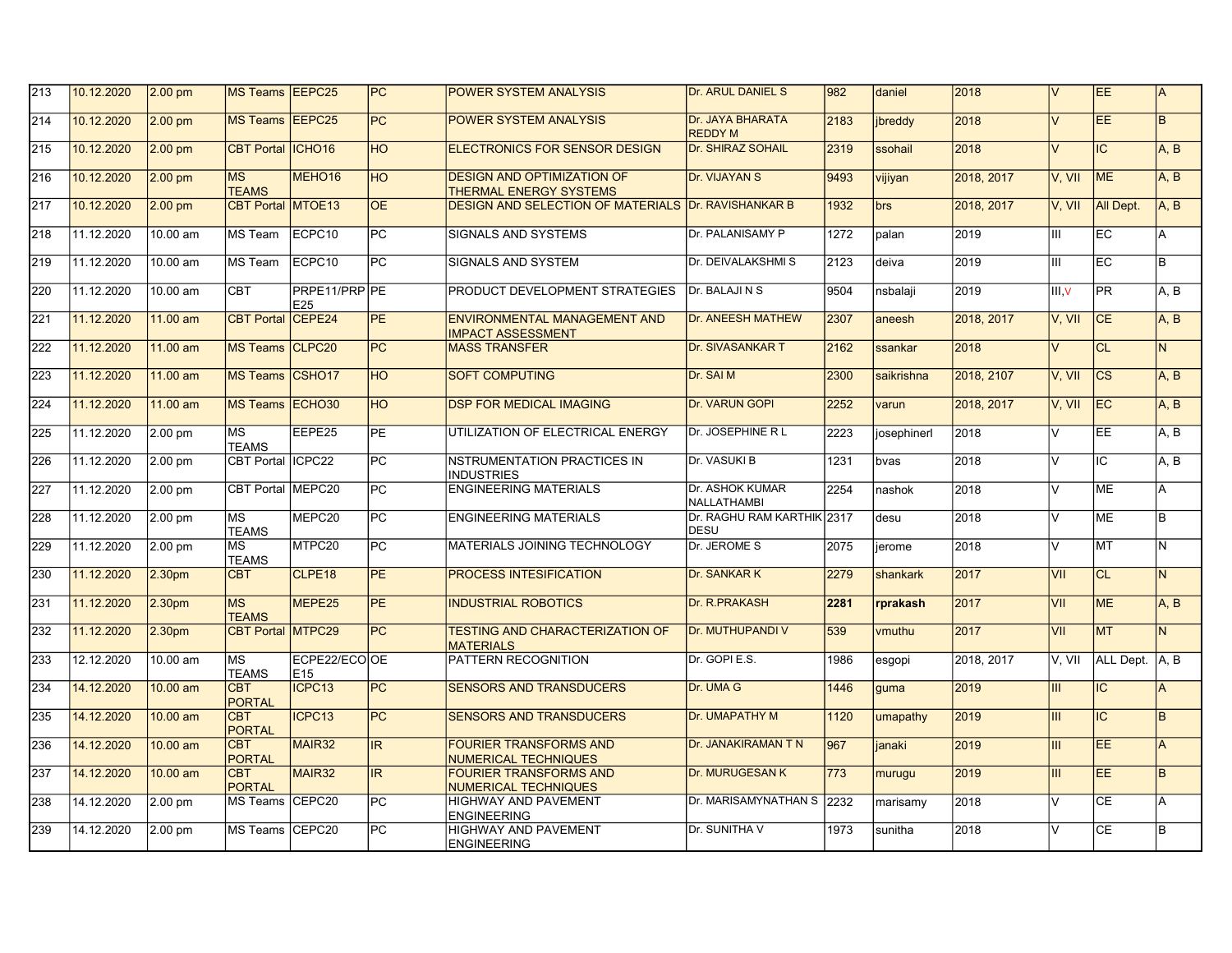| 14.12.2020 | 2.00 pm    | <b>CBT</b>                | CLPE10             | <b>PE</b>                                                                                                                                                                                                                                                                                                                                                       | PETROLEUM AND PETROCHEMICAL<br><b>ENGINEERING</b>            | Dr. MUTHUKUMAR                     | 2260                                                                                                                                                                                                                                                                                                                                                                                                                                                                                                                                | kmkumar                                                                 | 2018 | V                       | ICL       | IN.      |
|------------|------------|---------------------------|--------------------|-----------------------------------------------------------------------------------------------------------------------------------------------------------------------------------------------------------------------------------------------------------------------------------------------------------------------------------------------------------------|--------------------------------------------------------------|------------------------------------|-------------------------------------------------------------------------------------------------------------------------------------------------------------------------------------------------------------------------------------------------------------------------------------------------------------------------------------------------------------------------------------------------------------------------------------------------------------------------------------------------------------------------------------|-------------------------------------------------------------------------|------|-------------------------|-----------|----------|
| 14.12.2020 | 2.00 pm    | <b>MS</b><br><b>TEAMS</b> | ECPC19             | $\overline{PC}$                                                                                                                                                                                                                                                                                                                                                 | STATISTICAL THEORY OF<br><b>COMMUNICATION</b>                | Dr. GOPI E.S.                      | 1986                                                                                                                                                                                                                                                                                                                                                                                                                                                                                                                                | esgopi                                                                  | 2018 | $\vee$                  | EC        | A        |
| 14.12.2020 | 2.00 pm    |                           |                    | PC.                                                                                                                                                                                                                                                                                                                                                             | STATISTICAL THEORY OF<br>COMMUNICATION                       | Dr. VARUN GOPI                     | 2252                                                                                                                                                                                                                                                                                                                                                                                                                                                                                                                                | varun                                                                   | 2018 | $\vee$                  | EC        | lв.      |
|            | 2.00 pm    |                           |                    |                                                                                                                                                                                                                                                                                                                                                                 | PRINCIPLES OF COMMUNICATION<br><b>SYSTEMS</b>                | Dr. GUNAVATHI N                    |                                                                                                                                                                                                                                                                                                                                                                                                                                                                                                                                     | qunavathi                                                               | 2018 | $\vee$                  |           | A        |
| 14.12.2020 |            | CBT portal                |                    |                                                                                                                                                                                                                                                                                                                                                                 | PRINCIPLES OF COMMUNICATION<br><b>SYSTEMS</b>                |                                    | 2110                                                                                                                                                                                                                                                                                                                                                                                                                                                                                                                                | vsudha                                                                  | 2018 | $\vee$                  |           | lв.      |
| 14.12.2020 | 2.00 pm    |                           |                    | PC                                                                                                                                                                                                                                                                                                                                                              |                                                              |                                    | 2131                                                                                                                                                                                                                                                                                                                                                                                                                                                                                                                                | ksp                                                                     | 2018 | $\vee$                  | MT        | N.       |
| 28.11.2020 | 5.00 pm    |                           |                    | PC                                                                                                                                                                                                                                                                                                                                                              | <b>QUALITY. RELIABILITY AND SAFETY</b><br><b>ENGINEERING</b> | Dr. SANTOSH MISHRA                 | 2308                                                                                                                                                                                                                                                                                                                                                                                                                                                                                                                                | santosh                                                                 | 2018 | $\vee$                  | <b>PR</b> | A.B      |
| 14.12.2020 | $2.30$ pm  |                           |                    | MI                                                                                                                                                                                                                                                                                                                                                              | <b>HUMAN RESOURCES MANAGEMENT</b>                            | Dr. MANJU MAHIPALAN                | 2301                                                                                                                                                                                                                                                                                                                                                                                                                                                                                                                                | mmanju                                                                  | 2017 | VII                     | All Dept. | A, B     |
| 15.12.2020 | 10.00 am   |                           |                    | IR.                                                                                                                                                                                                                                                                                                                                                             | <b>TRADE</b>                                                 | updated in MIS by HOD              | 9149                                                                                                                                                                                                                                                                                                                                                                                                                                                                                                                                | thilaka                                                                 | 2019 | Ш                       | <b>CE</b> | A, B     |
| 15.12.2020 | 10.30 am   |                           |                    | $\overline{\mathsf{IR}}$                                                                                                                                                                                                                                                                                                                                        | <b>TRADES</b>                                                | <b>NAGASUBRAMANIYAN G</b>          | 1450                                                                                                                                                                                                                                                                                                                                                                                                                                                                                                                                | nagus                                                                   | 2019 | Ш                       | <b>ME</b> | A, B     |
| 15.12.2020 | 10.30 am   |                           |                    | IR.                                                                                                                                                                                                                                                                                                                                                             | <b>TRADES</b>                                                |                                    | 9149                                                                                                                                                                                                                                                                                                                                                                                                                                                                                                                                | thilaka                                                                 | 2019 | Ш                       | <b>MT</b> | N.       |
| 15.12.2020 | 10.30 am   |                           |                    | IR                                                                                                                                                                                                                                                                                                                                                              | <b>TRADES</b>                                                |                                    | 9495                                                                                                                                                                                                                                                                                                                                                                                                                                                                                                                                | baranip                                                                 | 2019 | III                     | <b>PR</b> | A, B     |
| 15.12.2020 | 10.30 am   |                           |                    | <b>PC</b>                                                                                                                                                                                                                                                                                                                                                       | <b>SIGNALS AND SYSTEMS</b>                                   | Dr. EZHILARASI D                   | 2181                                                                                                                                                                                                                                                                                                                                                                                                                                                                                                                                | ezhil                                                                   | 2019 | Ш                       | IC.       | A        |
| 15.12.2020 | 10.30 am   |                           |                    | <b>PC</b>                                                                                                                                                                                                                                                                                                                                                       | <b>SIGNALS AND SYSTEMS</b>                                   | Dr. RAMA KALYAN<br><b>AYYAGARI</b> | 1097                                                                                                                                                                                                                                                                                                                                                                                                                                                                                                                                | rkalyn                                                                  | 2019 | Ш                       | <b>IC</b> | B.       |
| 15.12.2020 | 2.00 pm    | <b>CBT</b>                | CEPE12             | <b>PE</b>                                                                                                                                                                                                                                                                                                                                                       | <b>STRUCTURES</b>                                            |                                    | 2277                                                                                                                                                                                                                                                                                                                                                                                                                                                                                                                                | prabham                                                                 | 2018 | $\overline{\mathsf{v}}$ | CE        | A, B     |
| 15.12.2020 | 2.00 pm    |                           |                    | <b>PC</b>                                                                                                                                                                                                                                                                                                                                                       | METAL CASTING TECHNOLOGY                                     |                                    |                                                                                                                                                                                                                                                                                                                                                                                                                                                                                                                                     | babu                                                                    | 2018 | $\vee$                  | lмт       | lN.      |
| 15.12.2020 | $2.30$ pm  |                           |                    | $\overline{PC}$                                                                                                                                                                                                                                                                                                                                                 | PROJECT ENGINEERING AND<br><b>ECONOMICS</b>                  | Dr.                                | 2145                                                                                                                                                                                                                                                                                                                                                                                                                                                                                                                                | arthanareeg                                                             | 2017 | VII                     | CL        | IN.      |
| 15.12.2020 | $2.30$ pm  | <b>MS</b><br><b>TEAMS</b> | HSIR <sub>13</sub> | IR.                                                                                                                                                                                                                                                                                                                                                             | <b>TRADE</b>                                                 |                                    | 2310                                                                                                                                                                                                                                                                                                                                                                                                                                                                                                                                | padmaja                                                                 | 2017 | VII                     | <b>CS</b> | A.B      |
| 15.12.2020 | $2.30$ pm  | <b>MS TEAM</b>            |                    | IR.                                                                                                                                                                                                                                                                                                                                                             | <b>TRADE</b>                                                 | <b>NAGASUBRAMANIYAN G</b>          | 1450                                                                                                                                                                                                                                                                                                                                                                                                                                                                                                                                | nagus                                                                   | 2017 | VII                     | EC        | A, B     |
| 15.12.2020 | $2.30$ pm  | MS<br><b>TEAMS</b>        | HSIR <sub>13</sub> | IR.                                                                                                                                                                                                                                                                                                                                                             | <b>TRADE</b>                                                 |                                    | 2310                                                                                                                                                                                                                                                                                                                                                                                                                                                                                                                                | padmaja                                                                 | 2017 | VII                     | EE        | A, B     |
| 15.12.2020 | $2.30$ pm  | <b>MS</b><br><b>TEAMS</b> | HSIR <sub>13</sub> | IR.                                                                                                                                                                                                                                                                                                                                                             | <b>TRADE</b>                                                 |                                    | 2310                                                                                                                                                                                                                                                                                                                                                                                                                                                                                                                                | padmaia                                                                 | 2017 | VII                     | IC.       | A.B      |
| 15.12.2020 | 3.00 pm    | <b>CBT</b>                | MEPC28             | $\overline{PC}$                                                                                                                                                                                                                                                                                                                                                 | POWER PLANT ENGINEERING                                      | Dr. VEERAPPAN AR                   | 956                                                                                                                                                                                                                                                                                                                                                                                                                                                                                                                                 | aveer                                                                   | 2017 | VII                     | <b>ME</b> | A, B     |
| 15.12.2020 | 3.00 pm    | <b>MS</b><br><b>TEAMS</b> |                    | <b>PE</b>                                                                                                                                                                                                                                                                                                                                                       | SUPPLY CHAIN MANAGEMENT                                      | Dr. PARTHIBAN P                    | 2020                                                                                                                                                                                                                                                                                                                                                                                                                                                                                                                                | parthiban                                                               | 2017 | VII                     | <b>PR</b> | A, B     |
| 16.12.2020 | 11.00 am   | <b>CBT</b>                | <b>ENMI11</b>      | MI                                                                                                                                                                                                                                                                                                                                                              | POWER PLANT ENGINEERING                                      | Dr. JAGANATHAN VM                  | 2280                                                                                                                                                                                                                                                                                                                                                                                                                                                                                                                                | vmjagan                                                                 | 2018 | $\vee$                  | All Dept. | A, B     |
| 16.12.2020 | 11.00 am   | MS<br><b>TEAMS</b>        | <b>MBMI12</b>      | MI                                                                                                                                                                                                                                                                                                                                                              | <b>MARKETING MANAGEMENT</b>                                  | <b>Dr. JANARTHANAN B</b>           | 2292                                                                                                                                                                                                                                                                                                                                                                                                                                                                                                                                | liana                                                                   | 2018 | $\vee$                  | All Dept. | A, B, C  |
| 16.12.2020 | 3.00 pm    | <b>CBT</b>                | CLPC29             | PC                                                                                                                                                                                                                                                                                                                                                              | <b>TRANSPORT PHENOMENA</b>                                   | Dr. SAMSUDEEN N                    | 2156                                                                                                                                                                                                                                                                                                                                                                                                                                                                                                                                | samsudeen                                                               | 2017 | VII                     | <b>CL</b> | N.       |
| 16.12.2020 | 3.00 pm    | <b>CBT</b>                | PROE10             | ΟE                                                                                                                                                                                                                                                                                                                                                              | <b>OPERATIONS MANAGEMENT</b>                                 | Dr. BHUVANESH KUMAR<br>M           |                                                                                                                                                                                                                                                                                                                                                                                                                                                                                                                                     | bhuvanesh                                                               | 2017 | VII                     | All Dept. | A, B     |
|            | 14.12.2020 | 2.00 pm                   |                    | MS Teams IECPC19<br>CBT portal ICPC23<br>ICPC <sub>23</sub><br>CBT portal MTPC23<br>MS Teams PRPC22<br><b>CBT Portal MBMI13</b><br>CBT Portal HSIR13<br><b>MS Teams HSIR13</b><br>CBT Portal HSIR13<br><b>CBT Portal HSIR13</b><br><b>MS Teams ICPC15</b><br>CBT Portal ICPC15<br>CBT Portal MTPC19<br><b>CBT Portal CLPC28</b><br>HSIR <sub>13</sub><br>PRPE38 | PC<br>PC.                                                    |                                    | Dr. SUDHA V<br>MECHANICAL BEHAVIOR OF MATERIALS Dr. SIVAPRASAD K<br>INDUSTRIAL ECONOMICS AND FOREIGN Dr. THILAKA S (to be<br>INDUSTRIAL ECONOMICS AND FOREIGN Pro.<br>INDUSTRIAL ECONOMICS AND FOREIGN Dr. THILAKA S<br>INDUSTRIAL ECONOMICS AND FOREIGN Dr. BARANITHARAN P<br>MAINTENANCE AND REHABILITATION OF Dr. PRABHA M<br>INDUSTRIAL ECONOMICS AND FOREIGN Dr. PADMAJA M<br>INDUSTRIAL ECONOMICS AND FOREIGN Pro.<br><b>INDUSTRIAL ECONOMICS AND FOREIGN Dr. PADMAJA M</b><br>INDUSTRIAL ECONOMICS AND FOREIGN Dr. PADMAJA M | 1985<br>Dr. KUMARESH BABU S P 2114<br><b>ARTHANAREESWARAN G</b><br>9515 |      |                         |           | IC<br>IC |